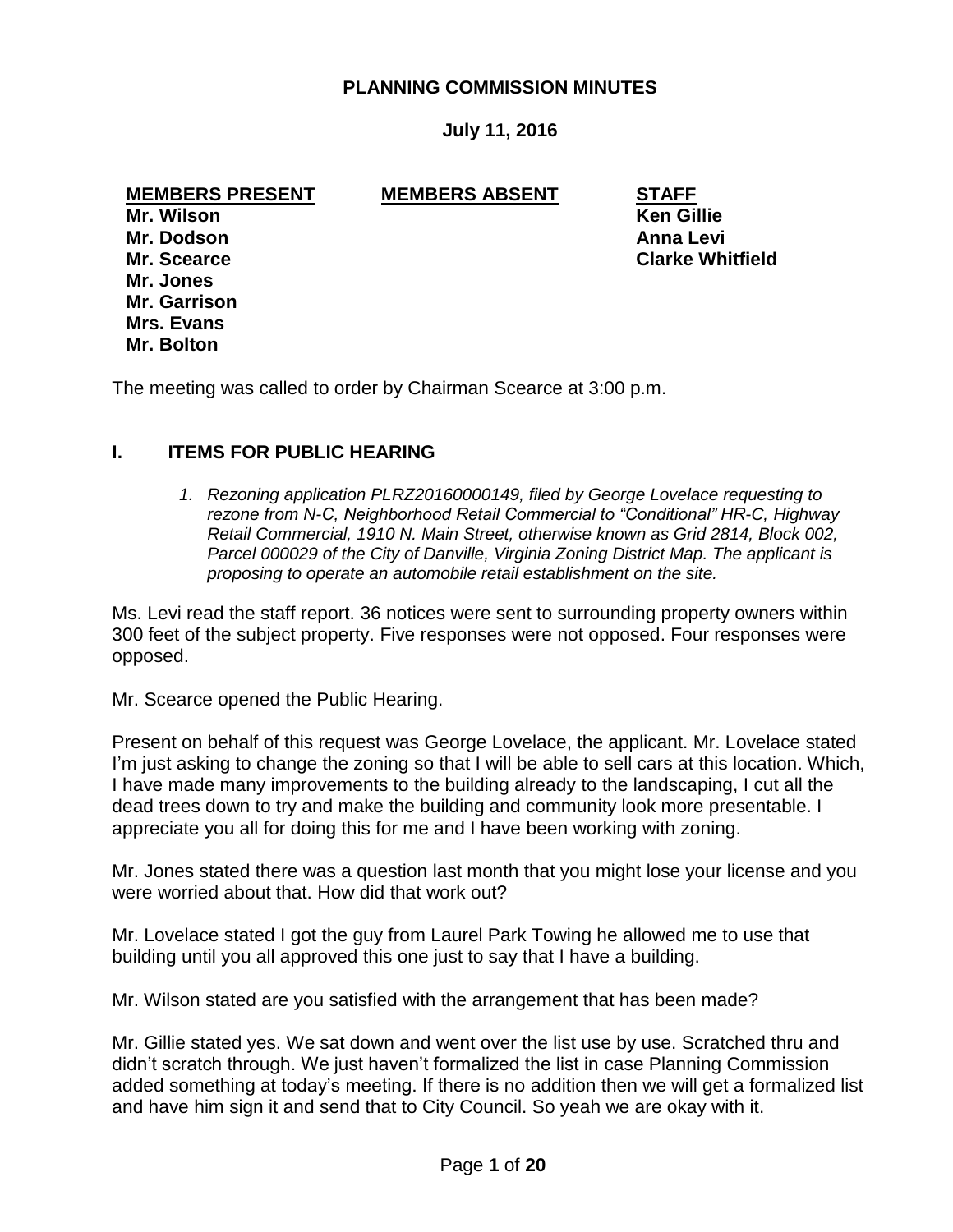Mr. Scearce closed the Public Hearing.

**Mr. Dodson made a motion to approve PLRZ20160000149 with the proffer list as submitted. Mr. Garrison seconded the motion. The motion was approved by a 7-0 vote.**

*2. Special Use Permit application PLSUP20160000165, filed by Pryor Development Co., Inc., requesting a Special Use Permit to operate an indoor commercial recreation facility in accordance with Article 3.N; Section C, Item 4 of the Code of the City of Danville, Virginia 1986, as amended at 1344 West Main Street, otherwise known as Grid 0612, Block 001, Parcel 000003 of the City of Danville, Virginia Zoning District Map. The applicant is proposing to operate an indoor commercial recreation facility for gaming.* 

Ms. Levi read the staff report. 17 notices were sent to surrounding property owners within 300 feet of the subject property. Two responses were not opposed. One response was opposed.

Mr. Scearce opened the Public Hearing.

Present to speak on behalf of this request was W.L. Pryor the applicant. Mr. Pryor stated I am from the Ruffin area. I did operate the Ruffin Depot. These matters are still in litigation in the State of North Carolina. But the Commonwealth of Virginia has rules that regulate Bingo and it's nonprofits who are allowed to operate bingo facilities. The only thing I would be doing is providing a space for them to rent. I would have the bingo equipment in the facility and more than one non-profit charity would be using the facility and the equipment. All I would be is the landlord. I would not be operating the bingo. I am not a resident of the Commonwealth of Virginia. I do not have a non-profit lined up that would be my task to find tenants to come in and operate there bingo to make money for charity. We have talked to several we don't have anybody committed yet. The VFW, American Legions they have bingo. They operate and I don't know of any problems that any of them have had. Mine would be a non-smoking and no alcohol allowed facility inside the facility.

Mr. Jones stated one of the things that staff mentioned was at least 50 percent of the members have to be residents of the Commonwealth. If you are renting this property to different people how can you be sure that there is going to be at least 50 percent at each nights?

Mr. Pryor stated the bingo would be open to the public. The operators would be the nonprofits. That's the law in the Commonwealth of the Virginia it's sort of confusing stating the Commonwealth. I've never quite figured out the difference.

Mr. Jones stated how do you interpret this with the 50 percent of the residents begin from within the Commonwealth?

Mr. Whitfield stated they would have to check id's I guess when they come in. So it would be up to his tenant and then ultimately up to him to make sure that his tenant is enforcing the fact that 50 percent of the folks are in fact citizens of the Commonwealth.

Mr. Jones stated okay.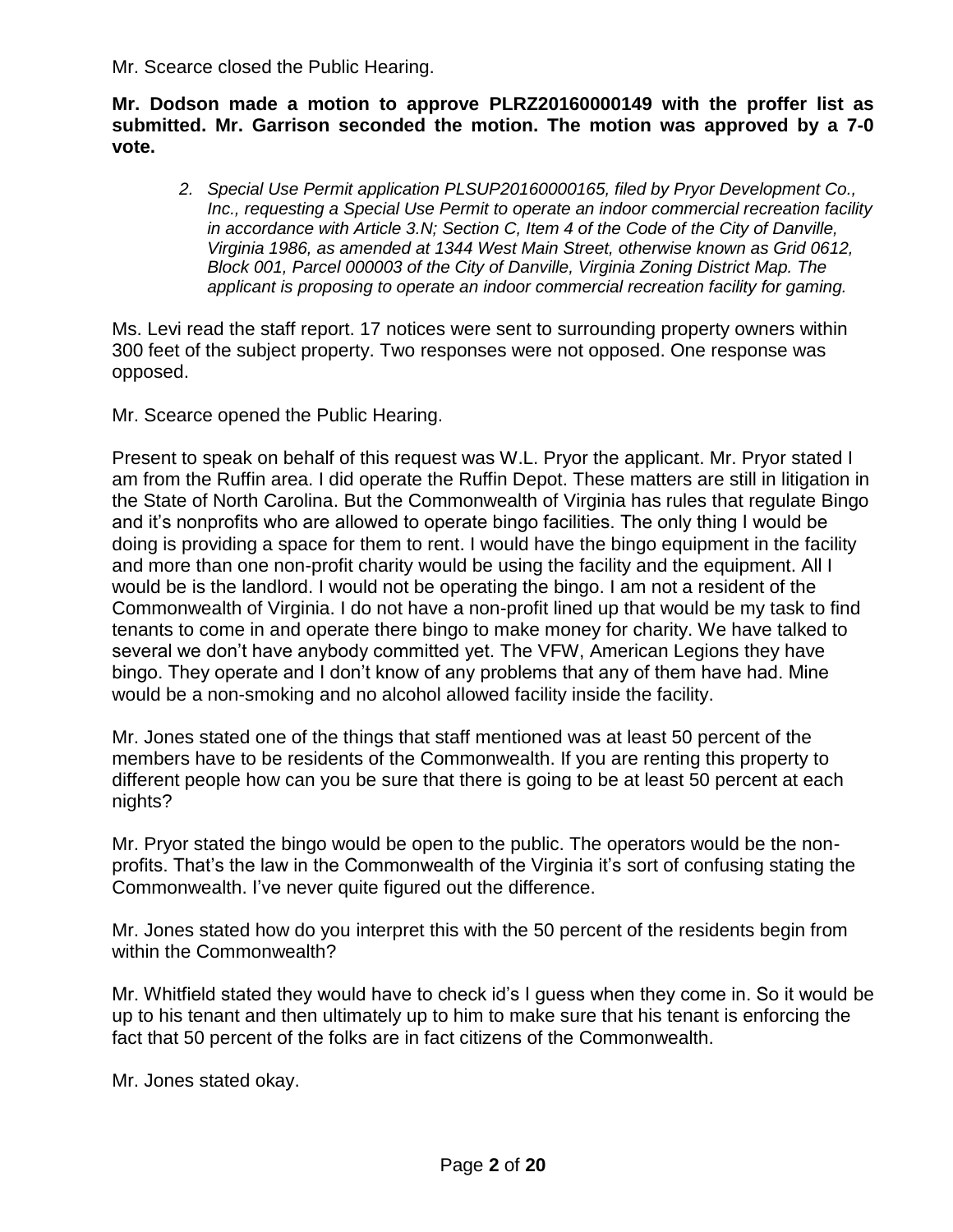Mr. Wilson stated it says here I think we are getting into some legal stuff and it's hard for me to get my head around it. It says qualified organizations it sounds to me like the organization is the one that actually runs the bingo.

Mr. Whitfield stated that's correct. What he's saying is that he is providing the place and equipment for them and they will actually run it. Since the zoning application is in his name and he owns the building he will ultimately have to make sure the law is followed.

Mr. Bolton stated do we have assurances that if we approve this Special Use Permit to operate an indoor recreational facility for gaming is it going to be limited to bingo? Gaming could be other things.

Mr. Gillie stated we don't have assurances on anything.

Mr. Bolton stated could we limit it to bingo or not?

Mr. Gillie stated you could go further than that and limit it to bingo and bingo only. We just have to make sure we are complying with title 18.2 of the State Code when we do this.

Mr. Bolton stated right but we could limit it as some point.

Mr. Gillie stated you could.

Mr. Bolton stated it says gaming and that could be a lot of things.

Mr. Gillie stated correct.

Mr. Wilson stated one of my biggest concerns is definitions and by saying yes to something are we saying yes to more than what we are saying yes to.

Mr. Scearce stated it seems to me when you read that the person qualified to run the bingo should be the one applying for the permit rather than the person that is just going to be leasing the property to a non-profit. Is that legal?

Mr. Whitfield stated yes that's correct. Otherwise this place would be full of people coming and asking for Special Use Permits for a bingo game.

Mr. Jones stated I heard a couple of times in your introduction non-profit so you are going to buy this facility and going to make it non-profit?

Mr. Pryor stated no, my understanding of a non-profit in the Commonwealth is that you have to be a resident of the Commonwealth for three years before you can apply. These are already existing non-profit organizations. You can go on a website for the Commonwealth of Virginia and find all of the non-profits in the area. Now a lot of them are ranging from Averett University to Hargrave Military Academy, VFW's, American Legions, Baseball teams, the GW Football Boosters, it is a large number of them. I'm going to guess that there are maybe 200 of them. The ones I would be dealing with are the ones that are already qualified. They have to apply for a license they can't just come into my facility and start they have to apply with the Department of Agriculture. They are the ones who regulate the list.

Mr. Jones stated will you just get rent money or a portion of the gate?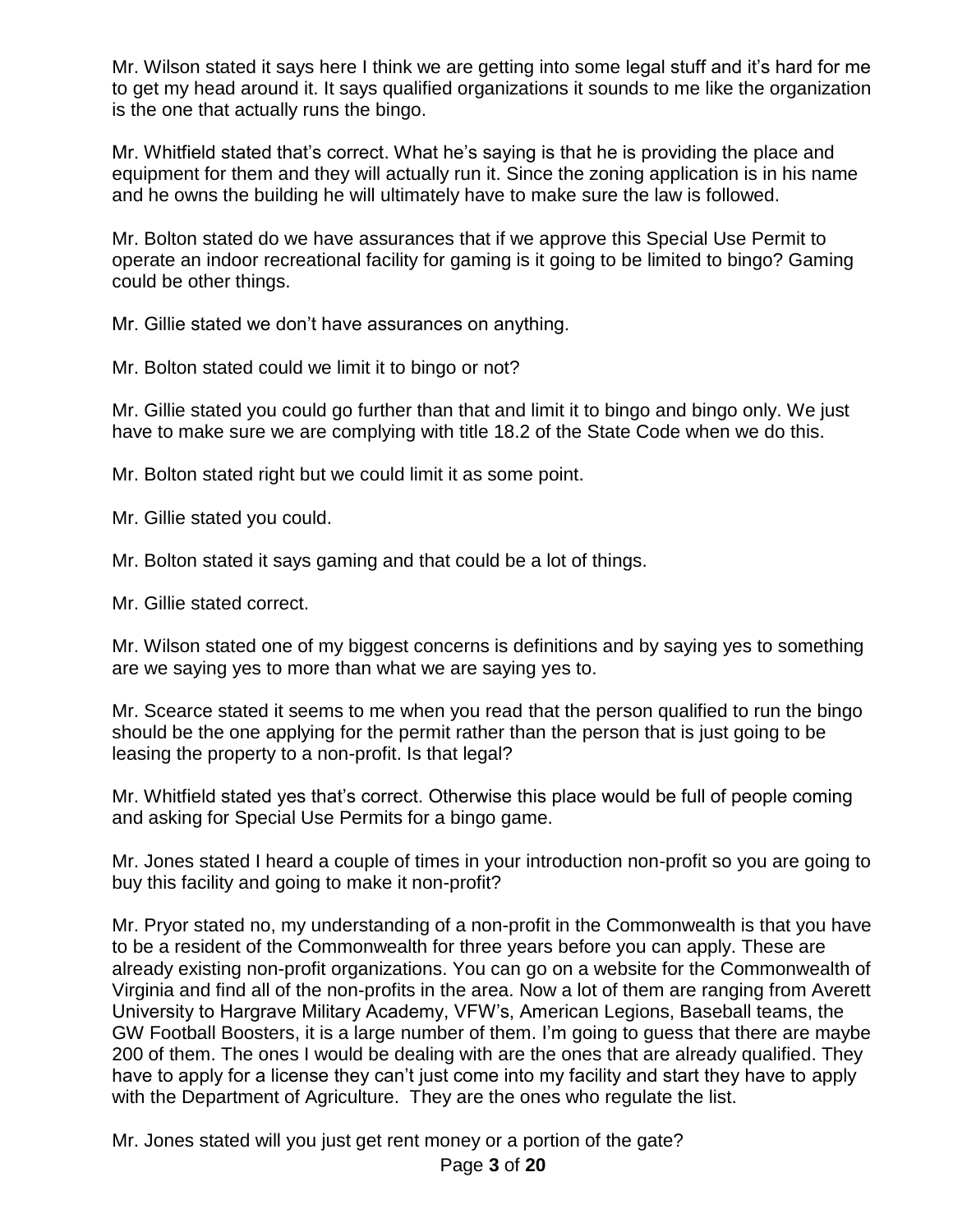Mr. Pryor stated just rent money.

Mr. Jones stated would the rent be based on how many people show up?

Mr. Pryor stated no sir. We would determine the rent beforehand and that's what the rent would be.

Mr. Bolton stated it would be on a weekly basis and would it possibly be a different person ever week?

Mr. Pryor stated right a commercial bingo you can have different organizations come in. Of course non-profits and they would have different nights or sessions. A session consists of no more than 55 bingo games. I haven't played bingo since I was 14 years old but a lot of people like bingo. I would provide the tables, chairs, TV screens, the machine that flips the balls up that has the numbers on them, I would clean the facility once they left and the next group that came in would have a clean facility. They wouldn't have to worry about cleaning it up. The thing about it the non-profits are supposed to operate the bingo. I don't know how many of you are familiar with it but I have dealt with non-profits from Booster Clubs to YMCA's to Community College Foundations trying to raise money and to get all the people out to support your activity is a challenge. Everybody says yeah they will help or come to that but when the time comes oh I forgot. I have been involved in a lot of things over the past 50 years trying to raise money. It is getting more difficult as time goes on.

Mr. Scearce stated regular bingo is legal in the City correct? Your concern is that it would be other things here other than bingo or that the bingo would be run incorrectly?

Mr. Gillie stated we are concerned first about how the game would operate. Also there are a lot of things under 18.2 of the State Code that allows bingo and whether those would be followed in this operation is a concern for staff. If you remember a few years ago when we had trouble with the sweepstakes and different things the same thing is happening in NC we have had multiple calls again. We have real concerns that this operation is not following the rules under 18.2 chapter 340 of the Code of Virginia. That is why staff is not in favor of approving it.

Mr. Scearce stated if we go with your recommendation we would turn it down obviously. How could he prove that it wouldn't be illegal? Or can it be proven?

Mr. Gillie stated some type of letter from the Charitable Gaming Board stating that the way this is proposed that it complies with them. I don't have anything at this time except that someone is asking to do this at that location I have nothing else to go on. If I had something from the department stating yes the way this is operating will comply with all sections in 18.2 then I can look at it differently. At this point I have none of that.

Mrs. Evans stated so you don't know of these type of facilities anywhere else in Virginia?

Mr. Gillie stated I do not. I know that we have some facilities in Danville that operate bingo nights. As far as I now from the operation of those they are in compliance with 18.2 of the Code of Virginia. I have not received anything from the State otherwise. I don't have anything that states that this would comply with that.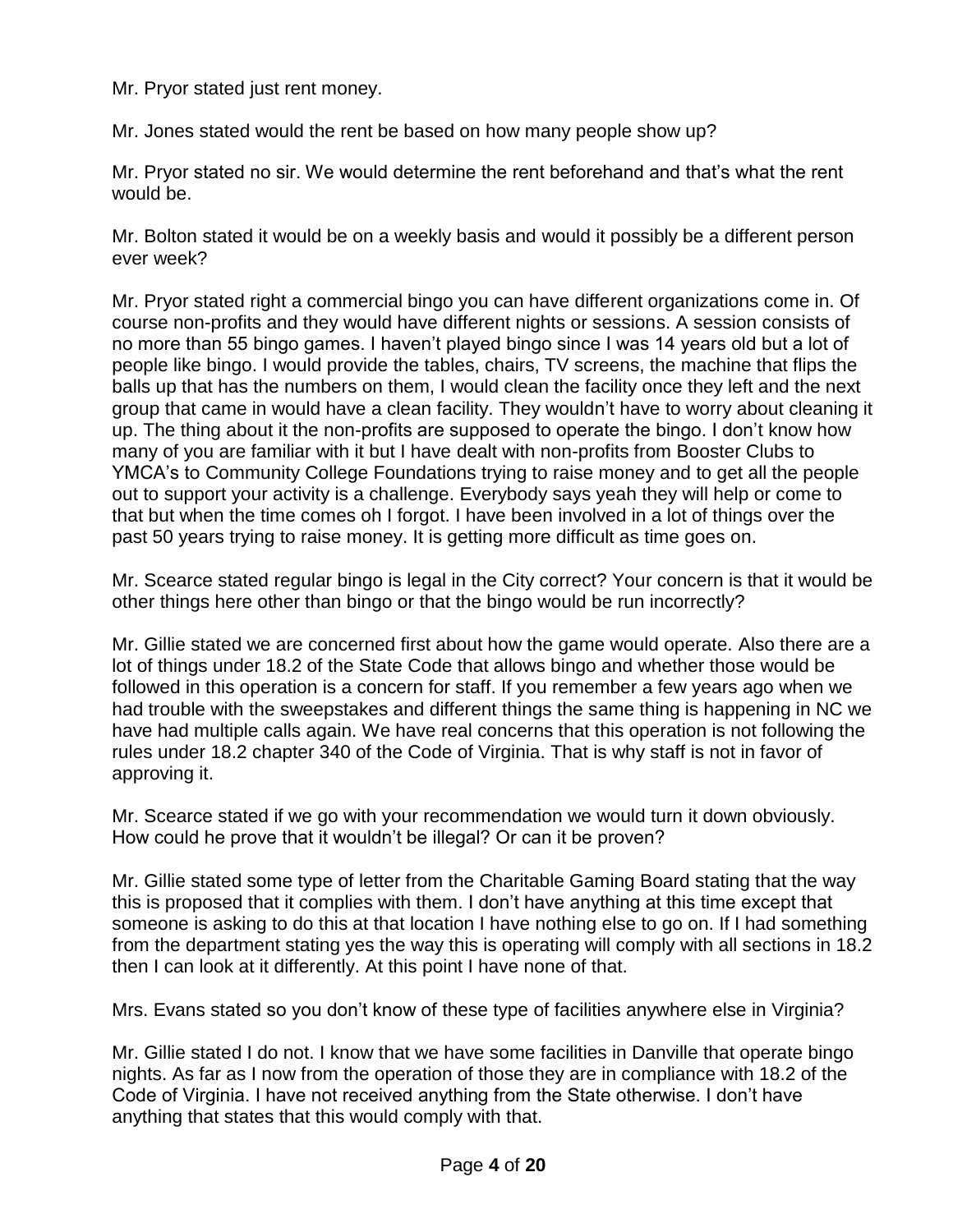Mr. Pryor stated we would have to comply. The folks from the State come and check these facilities. I have been to Roanoke and seen one that is operated by a swimming pool group they raise money through their bingo facility and have other charities come in. They have a few nights themselves. But they pay the expenses of their pool and their travel expenses for the kids to travel and swim. It was interesting to talk to the lady that operated that to see the good it was doing them.

Mr. Wilson stated that sounds fine. The American Legion and whoever does these it sounds like they have gotten the proper licensing and everything. This strikes me as a commercial venture on your part to provide a space for organization to come in and basically run the bingo so there still going have to get all of the legal stuff. Am I correct on that?

Mr. Gillie stated yeah.

Mr. Wilson stated the Organization would have to get the legal credentials to go into this place. What you are running is just a commercial space.

Mr. Pryor stated that's it.

Mr. Wilson stated so you are not like the swimming organization? You are just a commercial space, providing a space for this.

Mr. Pryor stated so that they facilities don't have to be duplicated. It's expensive to buy all of the equipment, set all of this up and then you have to have someone to come in and clean if it's your building.

Mr. Wilson stated it sounds like an interesting business opportunity but I am also hearing a lot of unanswered questions too. Some big things about where it fits into the Virginia Code, who can use it and what those people will have to do. I'm beginning to see why there was some concerns from staff.

Mr. Pryor stated maybe there is someone with the State from the charitable bingo who can come in and answer these types of questions.

Mr. Wilson stated oftentimes, when we have to hear things a well presented plan that has a lot of information really helps us out. We don't want to be saying yes to things we probably shouldn't be saying yes to.

Mr. Scearce stated it would depend on each individual person that came into rent from you it would be a whole new ballgame each time. We wouldn't know whether they were legal or not.

Mr. Dodson stated they would be on the approved list wouldn't they?

Mr. Pryor stated that's right.

Mr. Dodson stated it the GW Booster Club wanted to come and make some money and they are not on the list then they can't do it.

Mr. Pryor stated when they apply with Charitable Bingo they will be denied if they are not 501C3.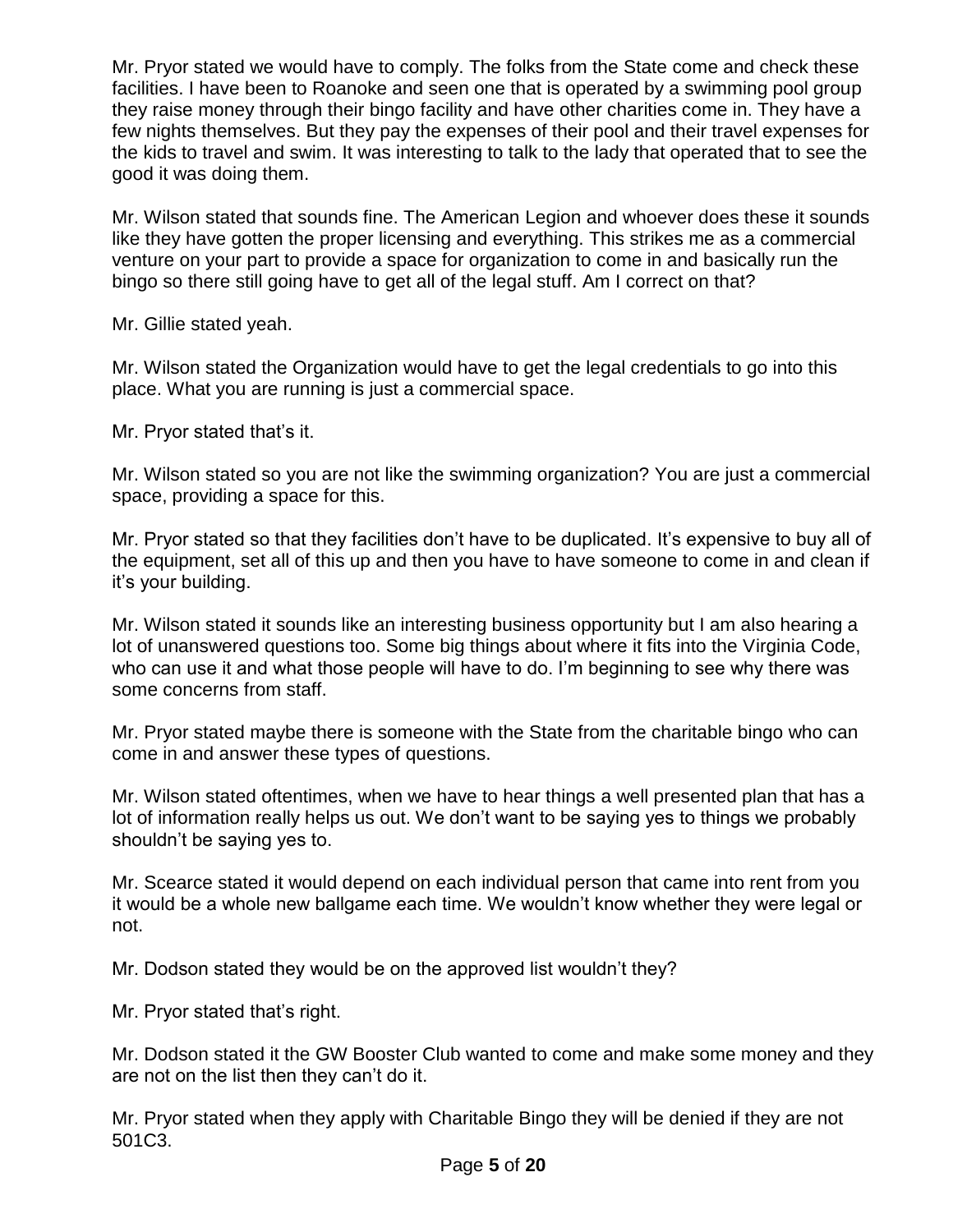Mr. Dodson stated you're not going to let them in if they are not on the list.

Mr. Pryor stated no. They can't get a license each one has to have a license.

Mr. Jones stated let's say GW Booster Club wanted to rent it you're going to set a flat fee for them?

Mr. Pryor stated right.

Mr. Jones stated as you just gave an example when it is time for the fundraiser a lot of people doesn't show and all of sudden they don't make enough money to cover their rent. But they still owe you rent for that night?

Mr. Pryor stated yeah that would have to get organized and the number required would be 6-10 people depending on how many people you have in a facility. Some nights they could probably only get by with 4 it just depends on how they would be going around and selling bingo cards. It can be run with fewer than 6-10 people.

Mr. Bolton stated what do you see hours of operation, how many days a week? Give me a good week example for that business for you.

Mr. Pryor stated what my intentions are with that space is to divide it into two sections which is the way it has been before. It has the accommodations to have two separate facilities in the space. They have bathrooms they have doors it wouldn't be a problem if we divide it. It's a short wall about as close than from me to you that needs to be put up to make it into two rooms. We could have four days of bingo doing it that way. The other way which would only be two would not be profitable.

Mr. Bolton stated are we talking about nights? Days?

Mr. Pryor stated it would depend on when that Non-Profit wanted to do it. You have got to have a schedule that will work for everybody and its sort of first come first serve. It's a matter of if you are first you pick your time frame. Each charity can have two sessions a week.

Mr. Bolton stated how many hours? You said 55 hours.

Mr. Pryor stated well its 55 games. When they play the 55 games that is supposed to be the end of it.

Mr. Dodson stated how long does that take?

Mr. Pryor it depends on how fast the bingo caller calls the numbers. You all have a tough job I know that. I was the County Commissioner in Rockingham County the Planning Board always thought there job was tougher because we got the easy decisions because you all have done the pre-screening.

Mrs. Evans stated on these days or nights will there be Police in there? Do you hire Police to staff it or does the organization?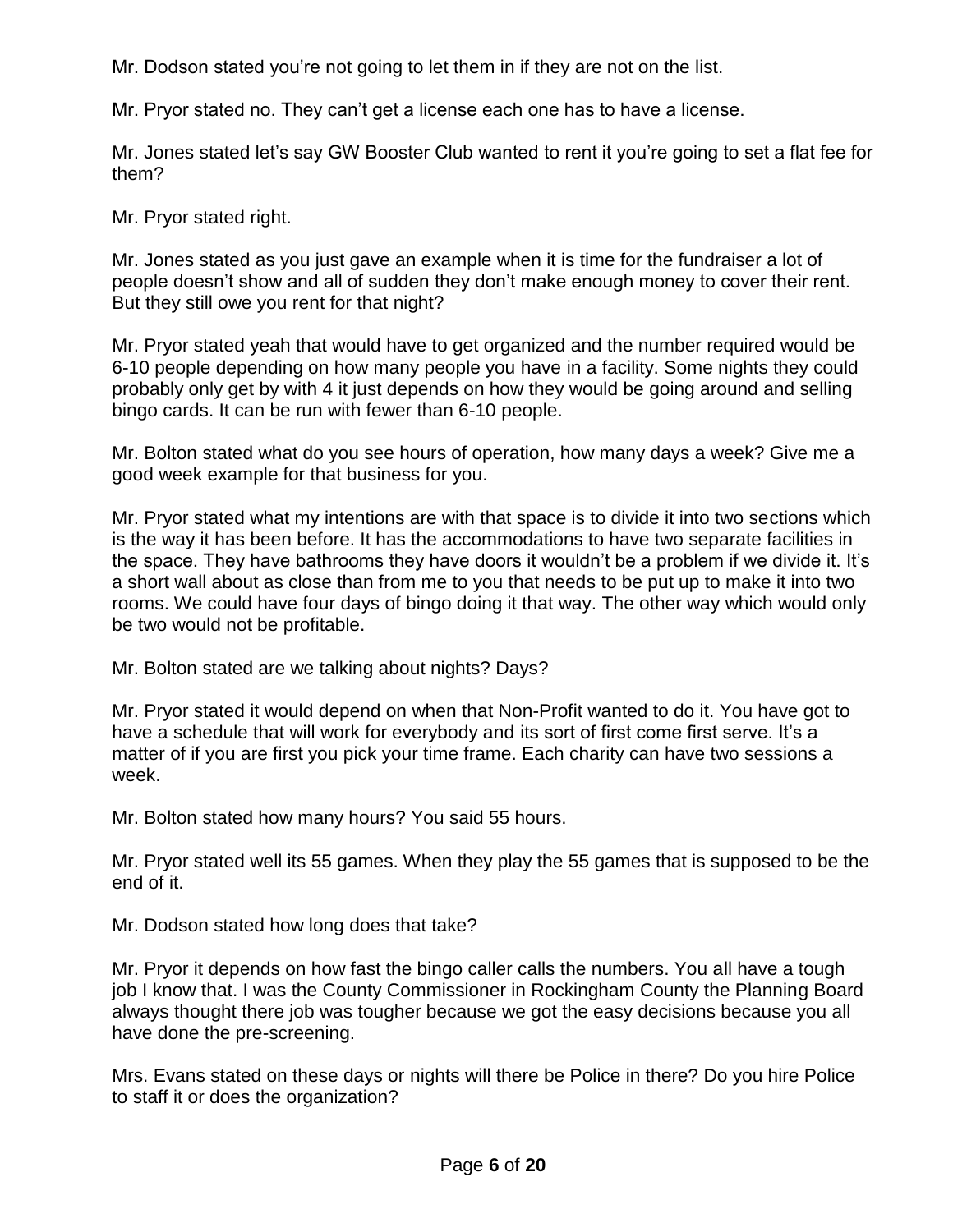Mr. Pryor stated they would have to do that. I would hope that wouldn't be necessary. I was in the sweepstakes business in Rockingham County for 2 ½ years and I never had a problem. I didn't have security and I wasn't always there. I still didn't have a problem. It's an older cliental for the most part I think bingo players are. The older people get the smarter they get for some reason. Now you may have someone come in that has had something to drink before they came. It's like running a bar you don't know what someone has had to drink before they come in and 30 minutes being in there they are a problem. The older crowd you tend to have fewer problems.

Mrs. Sharon Dones the Chairman for the Danville Public School Board. Mrs. Dones stated we didn't make a decision one way or the other at our meeting the other night. Some of the questions that were asked a little while ago were vague. There is a school that is within 300 feet which is Schoolfield Elementary School. We had some concerns that were not in the letter that we received. One was operational hours there is nothing telling us whether this is going on during the school day. We have some concerns that it says gaming again he is saying bingo but what we got just said gaming with an example of bingo. Another concern we had was whether there has been a study done that says there is a need for this. You have the American Legion that is in the area and they have bingo. We had a concern about alcohol and security so those are the things that we could not make a decision on because they were not answered.

Mr. Scearce closed the Public Hearing.

Mr. Garrison stated I have a question for staff actually two questions. On the application it says 1344 and 1346 West Main and 8,000 square feet. I went over there and looked at the building this is not the old Kroger store this is the section next to it; which is two sections as he said with a wall down most of it I counted ceiling tile which is one way to determine space. I figured it was about 60x60 which is about 3600 square feet. So there is a big deficiency in the square footage on the application itself plus its showing two addresses rather than one. Is there anything that you can tell me about this that straightens this out?

Mr. Gillie stated the address is for the shopping center itself it could be any portion of the center. It's not listed as unit a or b it could be any part of that. So he could go back in and say reconfigure it to just have an 8,000 square feet portion of that and use it. Staff didn't make conditional recommendations we have concerns with this that's why we recommended the denial. If Planning Commission wishes to forward it on you could put a condition on it to limit it to a certain area.

Mr. Pryor stated I was curious as to whether he was going to take part of the grocery store.

Mr. Scearce stated it looks like by the aerial that it's probably that space to the right of the grocery store.

Mr. Garrison stated that space is 60x60.

Mr. Scearce stated it's two sections was that both of them?

Mr. Garrison stated yeah they are 30x60. The second question I have is has this been bounced off the Chief of Police's desk? Is he aware of this?

Mr. Gillie stated we didn't bounce it off his desk, no.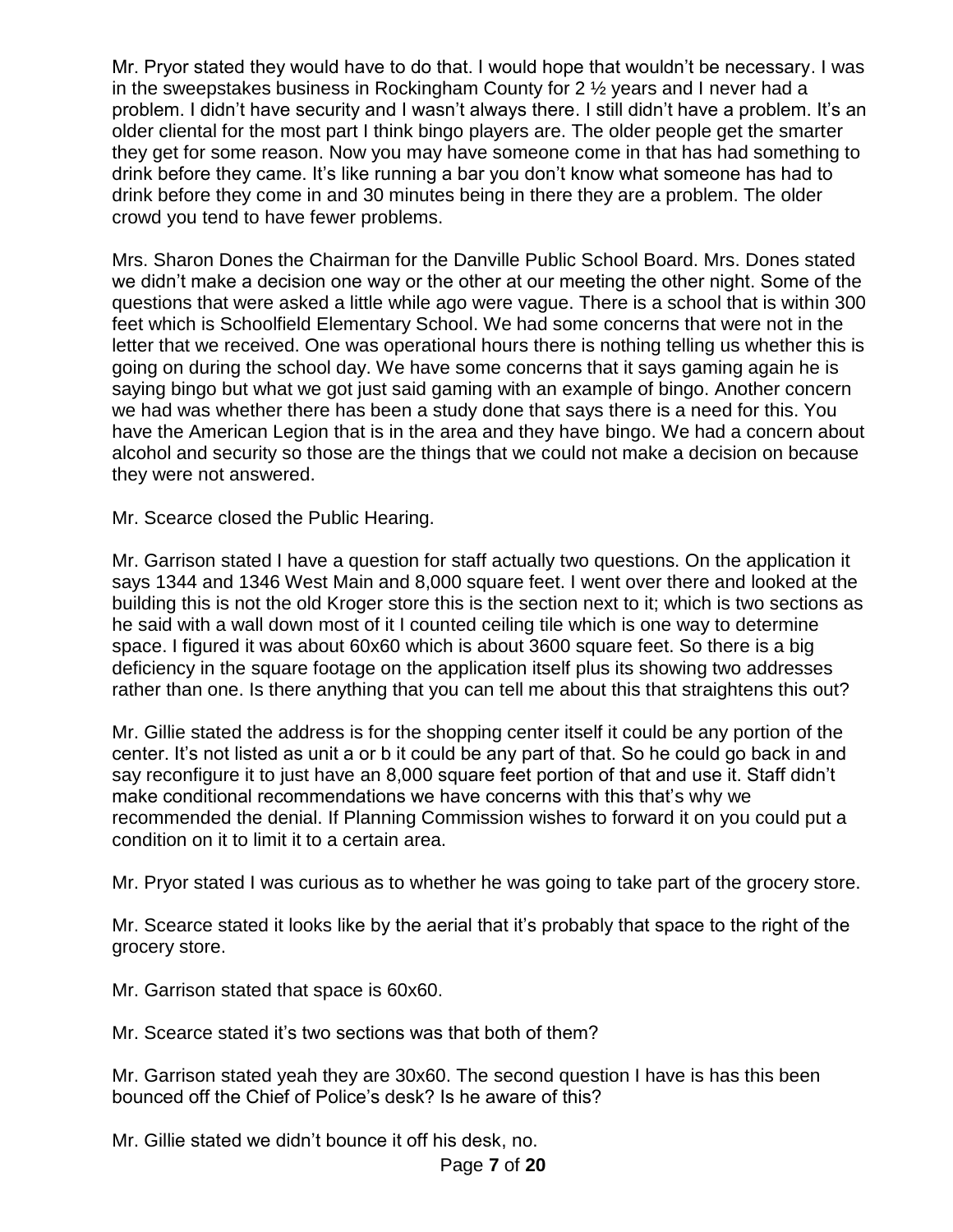Mr. Bolton stated is that something we would do before voting?

Mr. Gillie stated the way the Regulations reads is that something that is handled at the State level prior to the issuance of the permits. There is a lot of ifs and ands under that section in the State Code and that's one of the things that would be taking care of at that point. We didn't notify him that they have applied for this just because that would come at a later stage.

Mr. Bolton stated in other words if we approved it then he would then do that.

Mr. Gillie stated if Council were to approve it.

Mr. Wilson stated if I understood your response what we have before us is the grocery store plaza and any part of that could be divided up if we were to limit it.

Mr. Gillie stated correct.

Mr. Wilson stated so really what is an issue is the whole vacant shopping area at this point.

Mr. Gillie stated correct.

Mr. Wilson stated so it's another kind of vague thing we don't really know.

Mr. Gillie stated correct.

Mr. Bolton stated the fire codes would limit the number of people though wouldn't it?

Mr. Gillie stated the building code and fire code could limit the number of people. But it would limit based on the structure. You could modify the structure and increase your occupant load, you couldn't potentially get larger. I don't know. It depends on how that building is laid out. How many bathrooms are there? There are a lot of eliminating factors that come into play.

Mr. Wilson stated if we deny this, because that's your recommendation, what would be the process for him to come back with more clarified information on some of the things that we are not certain about, to reapply?

Mr. Gillie stated if you deny it, it goes onto City Council. It's up to City Council as to the decision that they make. If City Council would, under the assumption deny it, then they would have to come back through with a substantially different application. They could change the way it's laid out and give a lot more detail, label the space. There are some things that they could do and bring it back in front of this board. If not and they just want to ask for the same thing then they have to wait a year before they can apply again. Well not truly a year so about 9 months give or take.

Mr. Dodson stated could we table it?

Mr. Gillie stated if you table it that would give them time to address these concerns and try to come back next month.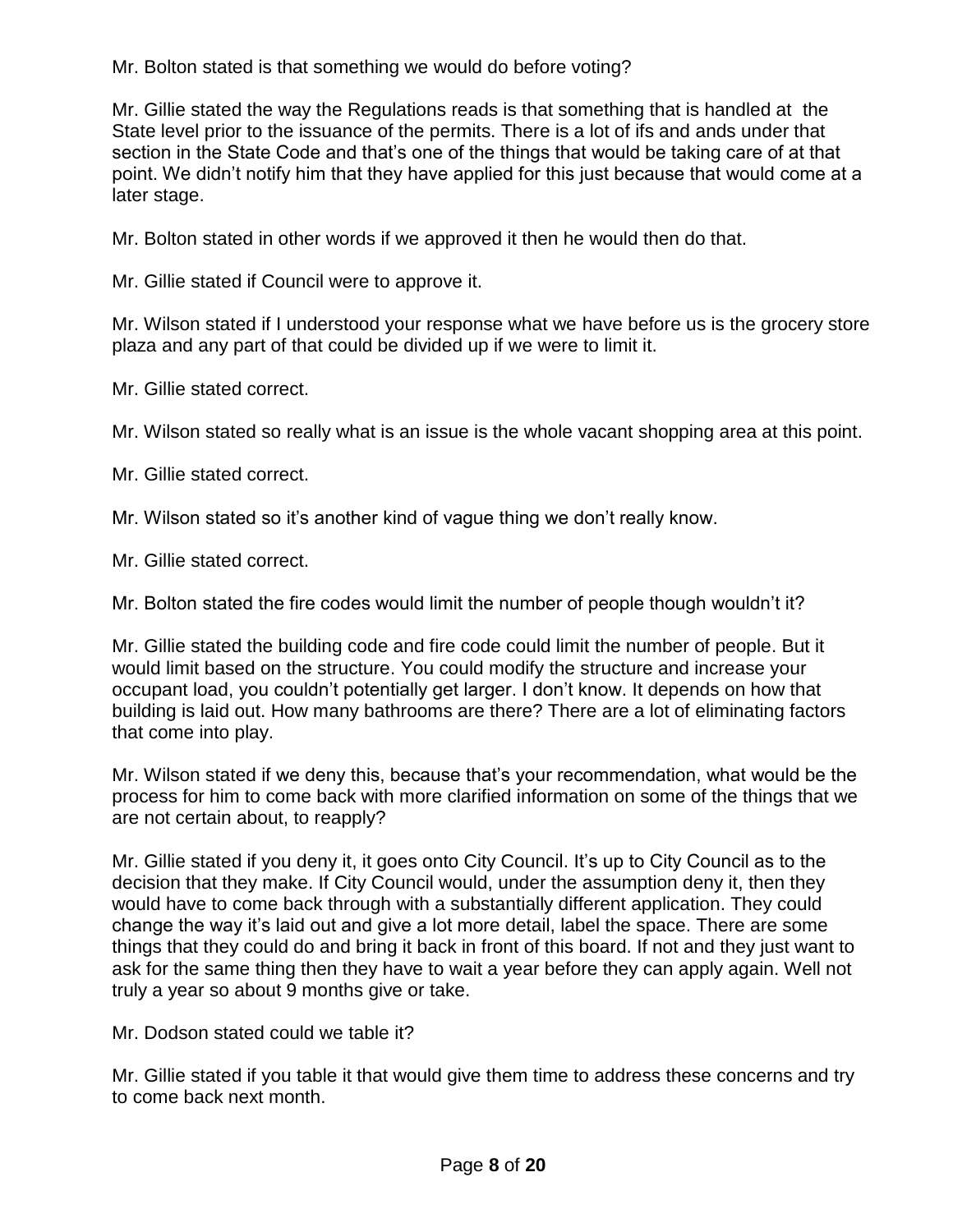Mr. Jones stated could you use that time to research it more for the State of Virginia to find out to if any of these type of facilities is going on in any other place like Virginia Beach, Norfolk, Arlington or any other place and get more input possibly from the Attorney General or anything like that as to how this applies to us with the Code of Virginia?

Mr. Gillie stated we could gather a little bit more information on how other places are dealing with this and get more information from the Attorney General and others the Code of Virginia is pretty self-explanatory that 18.2 spells out who qualifies and if these things should occur what should be done. I'm not as concerned with that. We just have a lot of open ended questions on this facility. If anything I think the applicant should come back with much more detail and exactly how they are going to do this and how they are going to comply with section 18.2. But staff can go and ask other places how they have handled this type of thing. I don't disagree with that part of it.

Mr. Wilson stated so in your opinion its incumbent upon the applicant to provide enough details not just ask you to go get it.

Mr. Gillie stated we have a lot of unanswered questions and we are concerned as the School Board said the School is in close proximity we don't have anything that limits it. They could be doing 24 hours a day, 7 days a week next to a school if this is granted. I don't have any of that. I have some concerns that this is not the correct location for that type of use.

Mr. Scearce stated I think what makes it so difficult is if this was the Boy Scouts or the Girl Scouts or the non-profit coming before us we would know who they are and what they are doing. We have an applicant coming before us that is just an entity that would lease it to other people saying that all of those would have to have their own individual collective nonprofit organization setup. That's the loop hole that I think he is talking about. We don't have any control over who would be using it and no guarantee that it would be the Boys Scouts or whoever.

Mr. Gillie stated there are other locations in the City that would be a better fit for this type of facility.

Mr. Bolton stated so it wouldn't be illegal necessarily if we put certain conditions or would you still think it's illegal with the conditions of just bingo and no operating during Schoolfield School hours? Does that change things or does it still in the grey area?

Mr. Gillie stated staff has more concerns with it than just the legality of it. We have concerns with the location, hours of operation; we have concerns with the proximity to schools. One of the concerns that we had was whether this was even legal in Virginia. Taking this fact out staff still has concerns that this location is not appropriate for this type. There are facilities like Piney Forest or Riverside that are not that close to schools that are in the heart of major commercial areas. If this type of thing was going on there that would be a better fit for it then this shopping center near one of our elementary schools. Also, churches across the street. There are a number of reasons we are not in favor of this site. Legality is just one of those questions there are a lot of things we don't have the answers to and even if we did I'm still not sure that this would be the right spot anyway.

Mr. Bolton stated does he own that property?

Mr. Scearce stated no.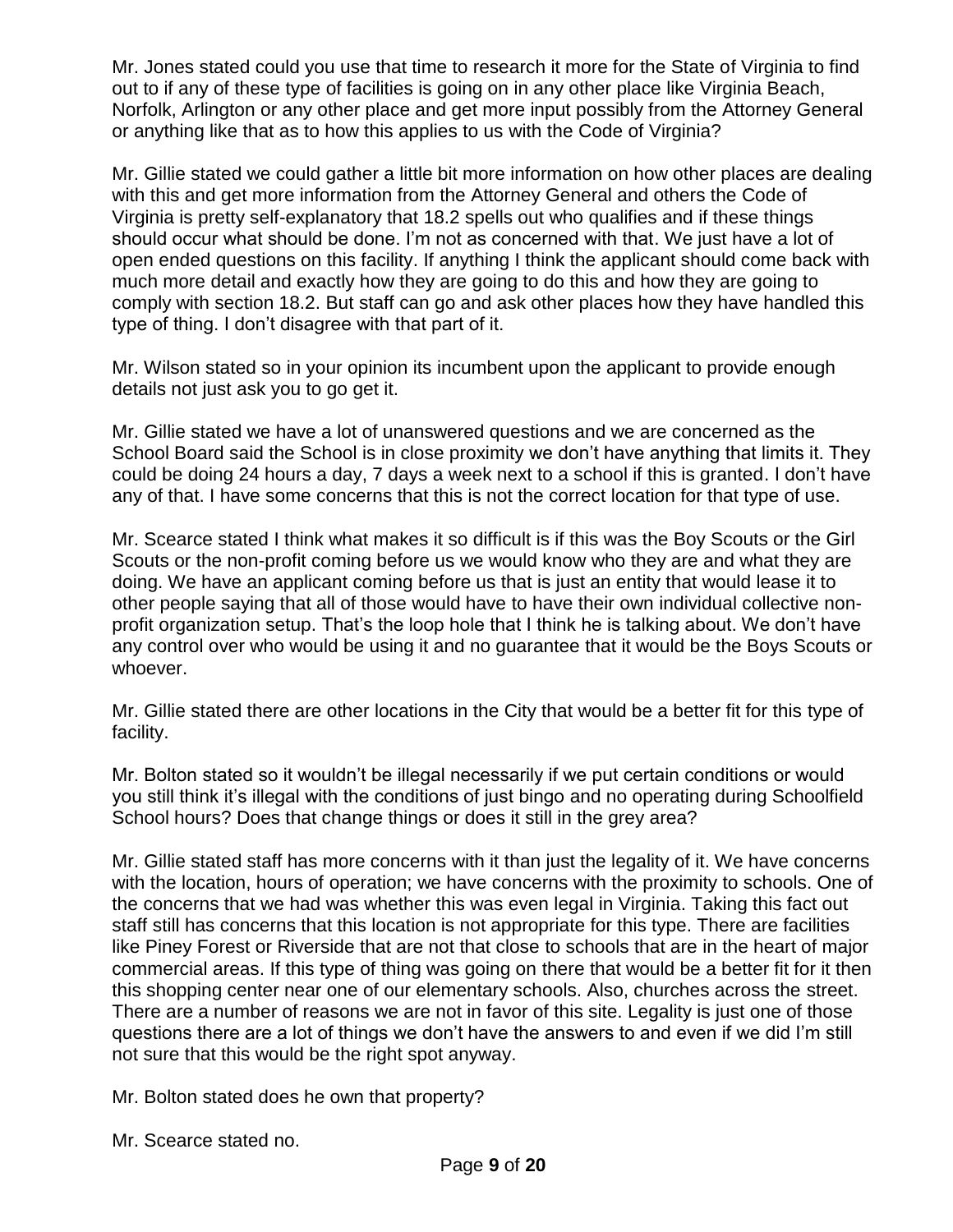Mr. Bolton stated he doesn't own it so he could go somewhere else.

Mr. Gillie stated correct he would be the lease holder of the building.

Mr. Jones stated you did say in your staff analysis that this may fall under the definition of illegal gambling.

Mr. Gillie stated correct.

Mr. Jones stated is there any way that we can find out for sure if this is illegal gambling?

Mr. Gillie stated until it is in operation and found not to be than it's legal. Once it is found to be illegal then it's not. We just have concerns with the way our take of 18.2 is and based on the information that we have received that it wouldn't comply with this. As he said it is actually up to the State to determine the legality of it. That is why we expressed that we think that it may. We are not saying that it does or it does not but our take is that it may.

Mr. Jones stated I would hate for him to buy this property and then find out later.

Mr. Scearce stated he is not buying it he is just leasing it.

Mr. Wilson stated remind me again so I can hear again. If we say no than what are his options are far as coming back on this particular piece of property?

Mr. Gillie stated it will be scheduled for the next City Council meeting. It is up to City Council to make a decision. There a couple of different options that they have. Assuming that they say no, he could find another location, he could work with staff on that location, but limiting it to certain things, providing more information such as, hours, square footages and some other things that would make this a substantially different application. Even flesh out who exactly would be using the facility because under 18.2 there is a list of organizations that comply. There are boxes that could be checked off that I just don't have at the moment. So he would have options on this facility or we would work with him on what is in compliance and finding what we feel would be a better location.

Mr. Bolton stated so if we denied it and it went to City Council they could send it back to us and it would be like tabling it here today. I mean they could send it back and it doesn't put him any further behind his time frame.

Mr. Gillie stated if it goes to City Council and back to you guys then it is an extra 60 days. But that would possibly give the opportunity to figure some things out or again find other spots that would be more appropriate.

Mrs. Evans stated so if we table it we can table it for two months?

Mr. Gillie stated it's just the one month. Action has to be taken by Planning Commission within a certain period whether it is up or down. City Council when they have a little bit more leeway as to how they operate so they can remand something back for more information. But you can't sit on something in perpetuity. It prevents you from getting something and just never acting on it. You do have a limited time so if you table it, it would have to come back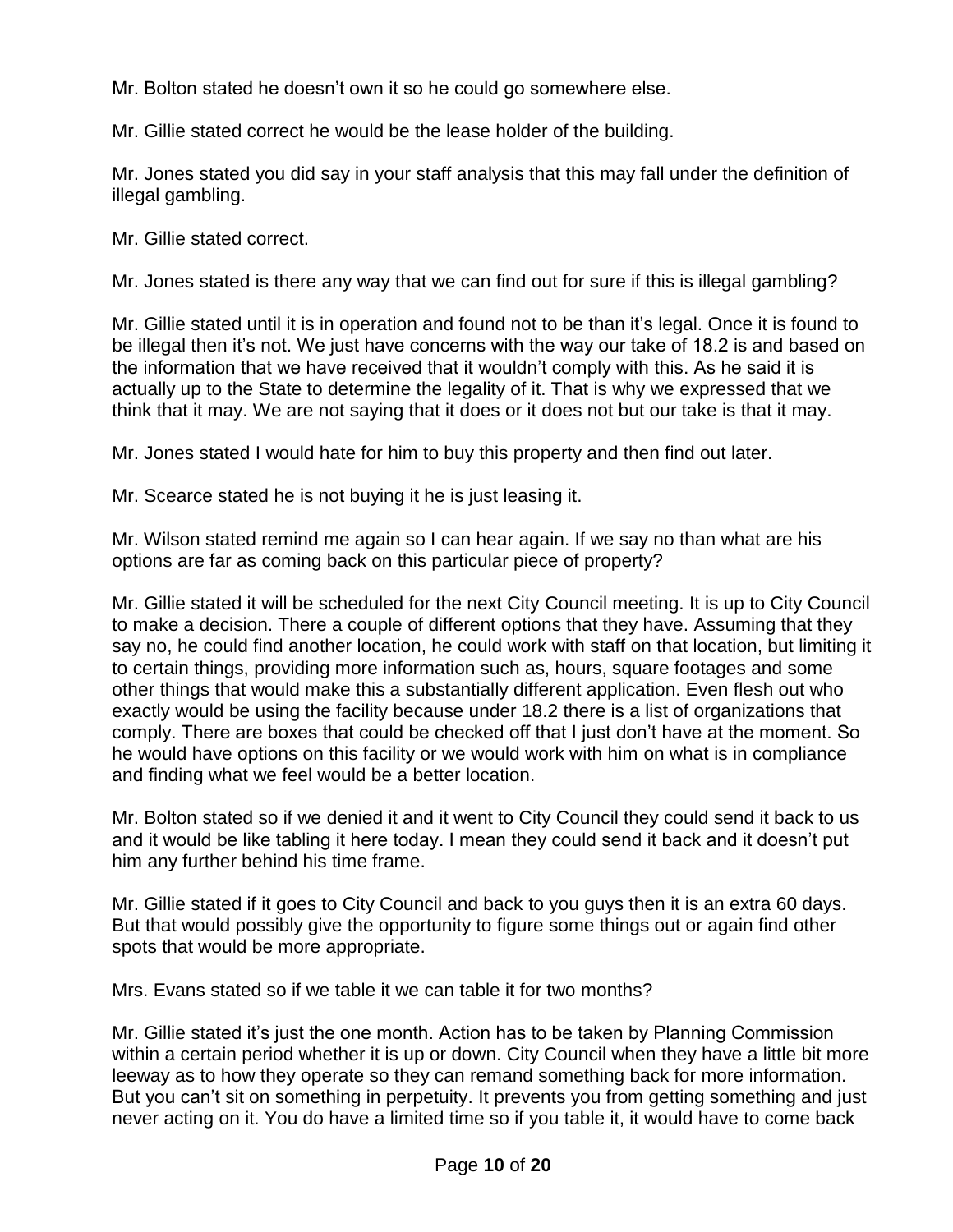to you next month and you would have to send it up or down next month so that Council could make that decision.

Mr. Wilson stated one of my reluctance about tabling is that I'm not sure if they bring it back that it is going to change the Planning Departments view of some of the concerns. I don't hear anything there that is going to resolve that if they already have questions about the property. So the other process of letting it go thru and possibly coming back to us would give them time.

Mr. Bolton stated he could go with more information to City Council even though we deny it?

Mr. Jones stated when was the last time we denied something and City Council sent it back to us?

Mr. Gillie stated a year or so ago they sent one back to you.

Mr. Jones stated I don't remember one since I have been on.

Mr. Gillie stated yeah there was one that was sent back I'm sorry I can't remember which one it was.

Mr. Jones stated I'm starting to lean toward tabling only because the fact that it gives him a chance and gives you a chance and it narrows down the timeframe.

Mr. Pryor stated the laws are spelled out if you read them and I am not being critical of staff but the laws are there. I think it is easily understood that non-profits are the one that are going to operate the bingo. A commercial bingo hall is a part of this law that you can have a facility that non-profits can come in a rent space and you can operate more than one day a week. Most bingo is played at night and I guess on weekends Friday night, Saturday night and I guess there is Sunday bingo. Most of it is at night. No one is allowed in under 18 and the non-profit that is operating the bingo would be responsible for checking that. If someone comes in from the State to check them then they would lose their license to operate bingo.

Mr. Scearce stated is the only thing you are planning to do is run bingo?

Mr. Pryor stated it is up to the charity themselves. They do have what they call electronic pull tabs it is a machine that is more than bingo. Some people would say that it is gambling but that is part of the State law and they can do that or not do that. That's up to the charity whatever that decide to do. The law is all spelled out it is several pages of it. You might have to read it twice.

**Mr. Wilson made a motion to deny** *PLSUP20160000165 as submitted***. Mr. Garrison seconded the motion. The motion was approved by a 7-0 vote.**

**Mr. Scearce turned then meeting over to the Vice Chairman for these two agenda items due to a conflict of interest.** 

*3. Rezoning application PLRZ20160000174, filed by Paresh Suthar requesting to rezone from OT-R, Old Town Residential to HR-C, Highway Retail Commercial, Parcel ID #75861, otherwise known as Grid 1620, Block 005, Parcel 000012 of the City of*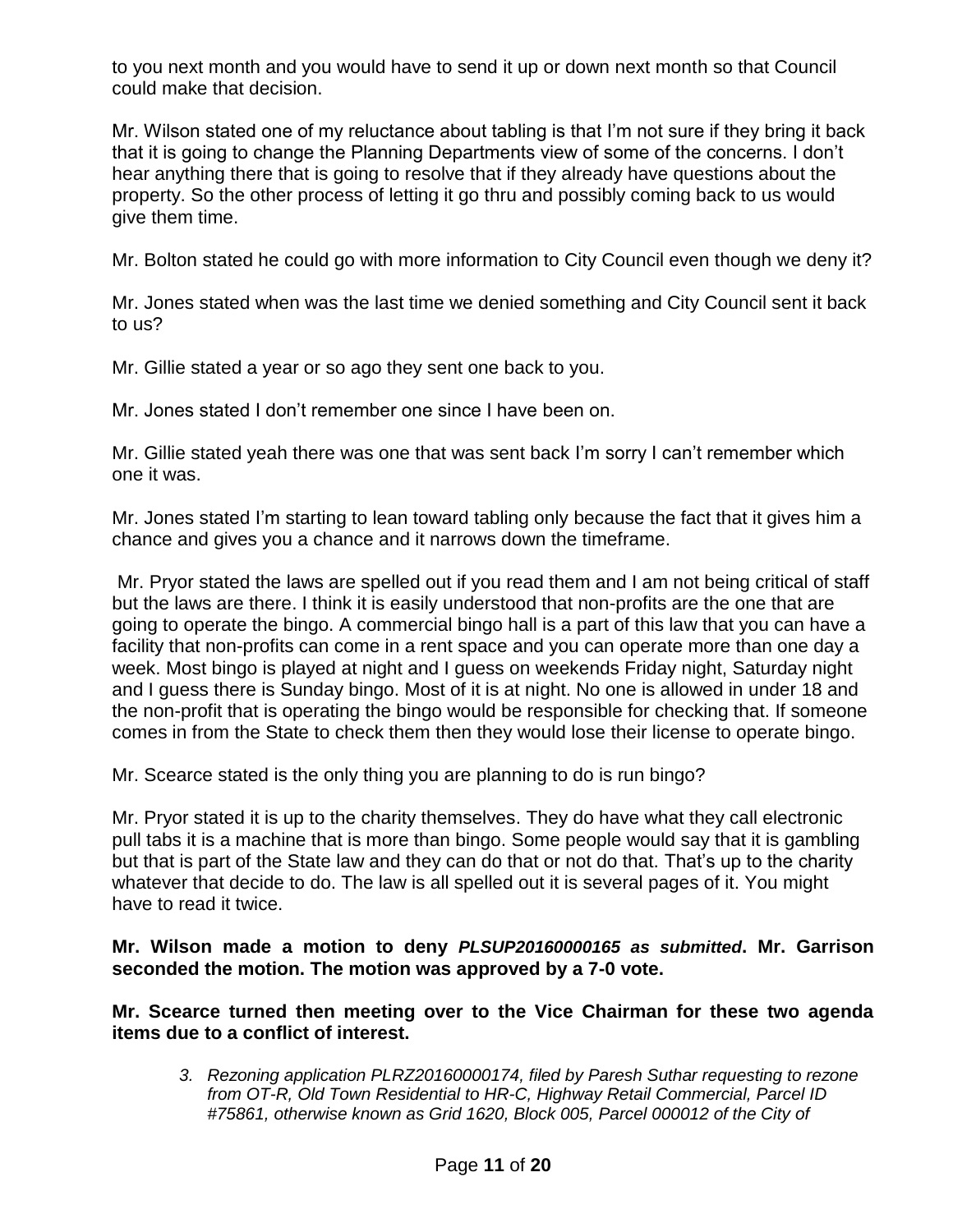*Danville, Virginia Zoning District Map. The applicant is proposing to develop the site into a motel, restaurant, and conference center.* 

*4. Rezoning application PLRZ20160000176, filed by Paresh Suthar requesting to rezone from OT-R, Old Town Residential to HR-C, Highway Retail Commercial, Parcel ID #75860, otherwise known as Grid 1620, Block 005, Parcel 000011 of the City of Danville, Virginia Zoning District Map. The applicant is proposing to consolidate this parcel with Parcel ID #75861 for commercial redevelopment into a motel, restaurant, and conference center.* 

Ms. Levi read the staff report. 20 notices were sent to surrounding property owners within 300 feet of the subject property. Five responses were not opposed. Five responses were opposed.

Mr. Wilson opened the Public Hearing.

Present on behalf of this request was Mark Talbot with Dewberry. Mr. Talbot stated we are representing Mr. Suthar and we provided the site plan that was sent over earlier this morning. As was mentioned by staff Mr. Suthar plans to develop these two parcels as a hotel, conference center and possibly a restaurant. I am here to answer any questions that you may have.

Mr. Wilson stated we might get back to you.

Mrs. Shelia Baynes stated I just learned of this earlier today when I was looking at the proposals that you had coming before you. I do live close to that area. So I think it is an interesting proposition. I was disappointed that there was not enough information provided to be able to make an informed decision. So I like the idea of tabling it until you all have time to go over all of the information and so that those that live around it know what is taking place. But in that area we would like to see more development come that way. So I would hope that you would make the decision to let the City go over the material and let the neighbors know what the development is.

Mrs. Claire Chermello stated I live in Fulton Heights. We have some real concerns about this one. We didn't receive too much information on this. With what information that we did receive Fulton Heights is a very short street. We do not have curbs or sidewalks like the other streets in the City. It is a dead end street. One of the concerns that we have is the traffic that this might bring in right now getting out of our road at certain times of the day is impossible. When Goodyear is coming and going on certain shifts we just sit there and wait to get out of the street. It's a dead end street so we can't go out any other way but to come out right onto 86. Putting more traffic on that corner is going to make that worse. It is going to be almost impossible for us to get out. Also, having a motel, convention center and restaurant that is a lot of people in a small area. Where are they going to park? If they start parking on Fulton Heights that is a very narrow road, like I said there are no curbs we are going to be blocked into our own driveway. We are already blocked into our road at certain times of the day to give us that addition traffic we just don't need it. My question would be the motel is a deep concern of ours. Would this be a little six room or is this going to be a big hotel? Danville has an awful lot of hotels I don't know why we need another one in such a small area. There are two small bars that they have a lot of problem with. The police are constantly there. They are actually in NC but it is within walking distance and they have some characters in those. Are they going to be bringing traffic to those motels? Is it going to be that kind of place? I guess the dead end street and the traffic accumulation on there. It is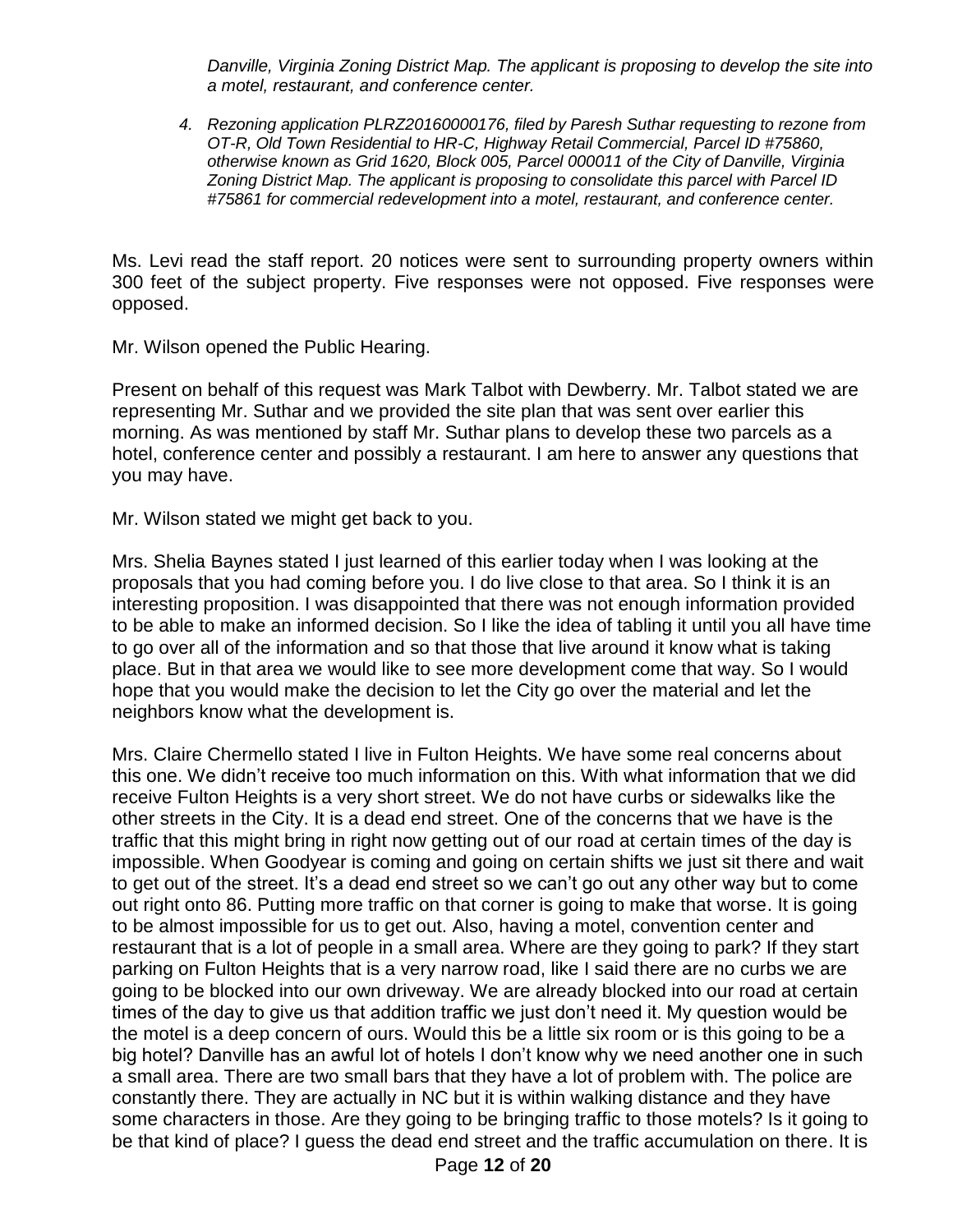a very quiet and only a few homes on that street. The people that have lived there have lived there for a long time; we have lived there for 20 years. We are just afraid of what is going to happen without further information. We just don't need that kind of business at the end of our street when there is no other way to get out. We are going to be blocked in.

Ms. Joyce Estabrook stated I also live on Fulton Heights. We have lived there for 26 years. Mrs. Chermillo echoes our concerns as well; we are within the three hundred feet from the proposed property. Our concern is what separates us from the property from the noise, the commotion and what is taking place there. As she said we live on a dead end street and coming out onto South Main right there were Goodyear exits where the bypass takes place is already a lot of traffic in that area. There is no information at this point to know what would be the plan for that. We are concerned with how this will affect our neighborhood.

Mr. Mike Chermillo stated I just want to reintegrate some of the information that the two women just gave you. One of the biggest problems is that we have the ramp coming off of the Danville Expressway, then we have traffic coming from Goodyear and then we have people coming from NC doing 60 to 70mph and with the addition of a motel it really wouldn't be convenient. We already have 10 motels in this area. I understand there is another one being built across the way from Sam's Club. Why do we need something like another motel? It is mainly a safety problem here I don't know if any of you know where Fulton Heights is but it just becomes so congested in that particular area. Like my wife said sometimes we have to wait 10 to 15 minutes to get out onto that highway. I'm sure if any of you have traveled on 86 going to NC then you probably have seen the same situation there. I wish you would all consider that and I wish you all would go out there and take a ride and time it and see yourself what the situations is. It's not that we oppose development in this area. We love to see development. The town needs it just not this type. We are not against motels or anything just in that particular area it is not good. It is a bad situation if you could come up with something more constructive that would be nice. Another motel would just be a big traffic problem.

Mr. Wilson stated I would like to ask those who spoke. Have you all received or had any engagement with the plan that we have in front of us?

Mr. Chermillo stated no just the letter.

Mr. Jones stated can you put this on the screen? Do you have the ability to do that?

Mr. Gillie stated no I'm sorry I just don't.

Mr. Jones stated I understand.

Ms. Levi stated there is a spare on the table that can be passed around that is the best we can do.

Mr. Jones stated I have a couple of questions for the representative from Dewberry. Is this going to be a national chain? Are you allowed to mention?

Mr. Talbot stated not with specifics but probably so.

Mr. Jones stated is there any way that your entrance could be off of South Main instead of Fulton Heights?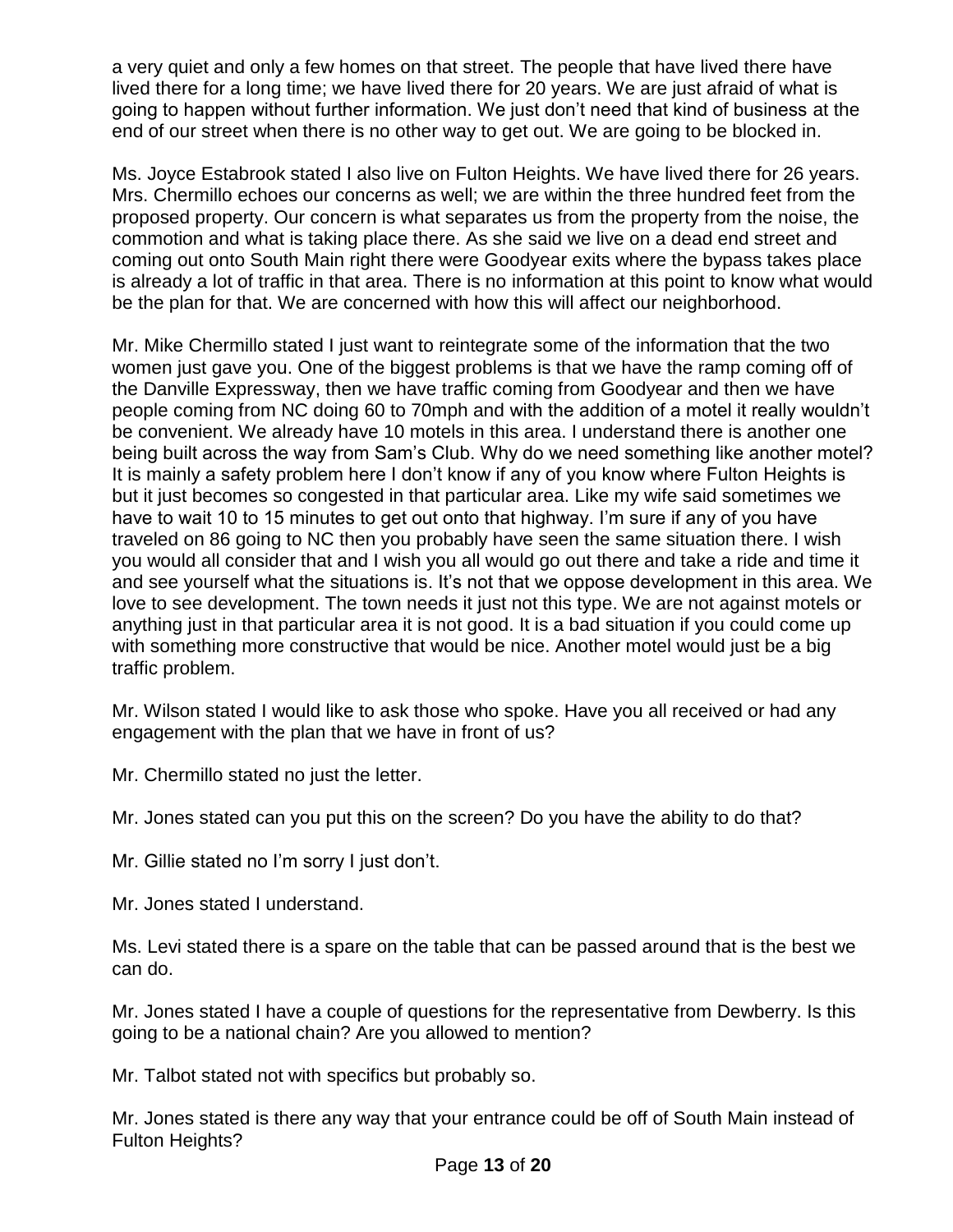Mr. Talbot stated we would certainly be open to that if the City and VDOT would be amenable to that. I think our client would be happy to entertain that idea.

Mr. Bolton stated is there any particular reason why it is entering on Fulton Heights?

Mr. Talbot stated the only reason is that if you look at the grade there is quite a bit of grade to make up to get from the parcel itself to South main. Not impossible but not ideal. To address some further comment in regards to parking; all parking would be onsite. There would not be any parking along the roadways adjacent to these parcels. Part of City Code is that it be a certain amount of parking spaces for this type of development in this case a hotel. So that would be a part of the plan review and the approval process that, that particular item would take place. The same with storm water, the same with traffic, all of those things would be reviewed at that time and we would work with various city departments on those items to get those approvals.

Mrs. Evans stated how many stories do you anticipate this hotel to be and how many rooms?

Mr. Talbot stated stories we anticipate three and the different layouts that we have seen have been anywhere from 50 to 75 rooms, probably somewhere in between those two figures.

Mr. Bolton stated if you brought this entrance from South Main would you have to turn everything or would it still be laid out facing the same way?

Mr. Talbot stated do you mean with the respect to the building itself?

Mr. Bolton stated yeah if you change the site plan to enter from South Main instead of Fulton Heights. Would that effect how that is sitting here?

Mr. Talbot stated it is possible there certainly is room to turn this 90 degrees. Without laying it out and actually seeing how it would flow I can't speak for certain that would be the case. But there is certainly room to do that with the size of this lot.

Mr. Bolton stated it may take it a little further away from the neighborhood.

Mr. Talbot stated it is possible that we could move it a little further.

Mr. Jones stated how high is this retaining wall?

Mr. Talbot the retaining wall would probably be in the neighborhood of in a rough guesstimation between 8 and 10 feet somewhere in that neighborhood. The site falls in that direction. One thing that I am aware of that currently there is an issue with the property to the north. Storm water from these two properties is being conveyed onto that. The parcels are not developed so that is a nature condition. That is one thing that will be taken care of and staff can also let you know that part of our plan review would be to ensure that the storm water is contained on the site, treated on the site and in accordance with state and local regulations. That item would be addressed as part of the development.

Mr. Jones stated are there going to be mosquitoes?

Page **14** of **20**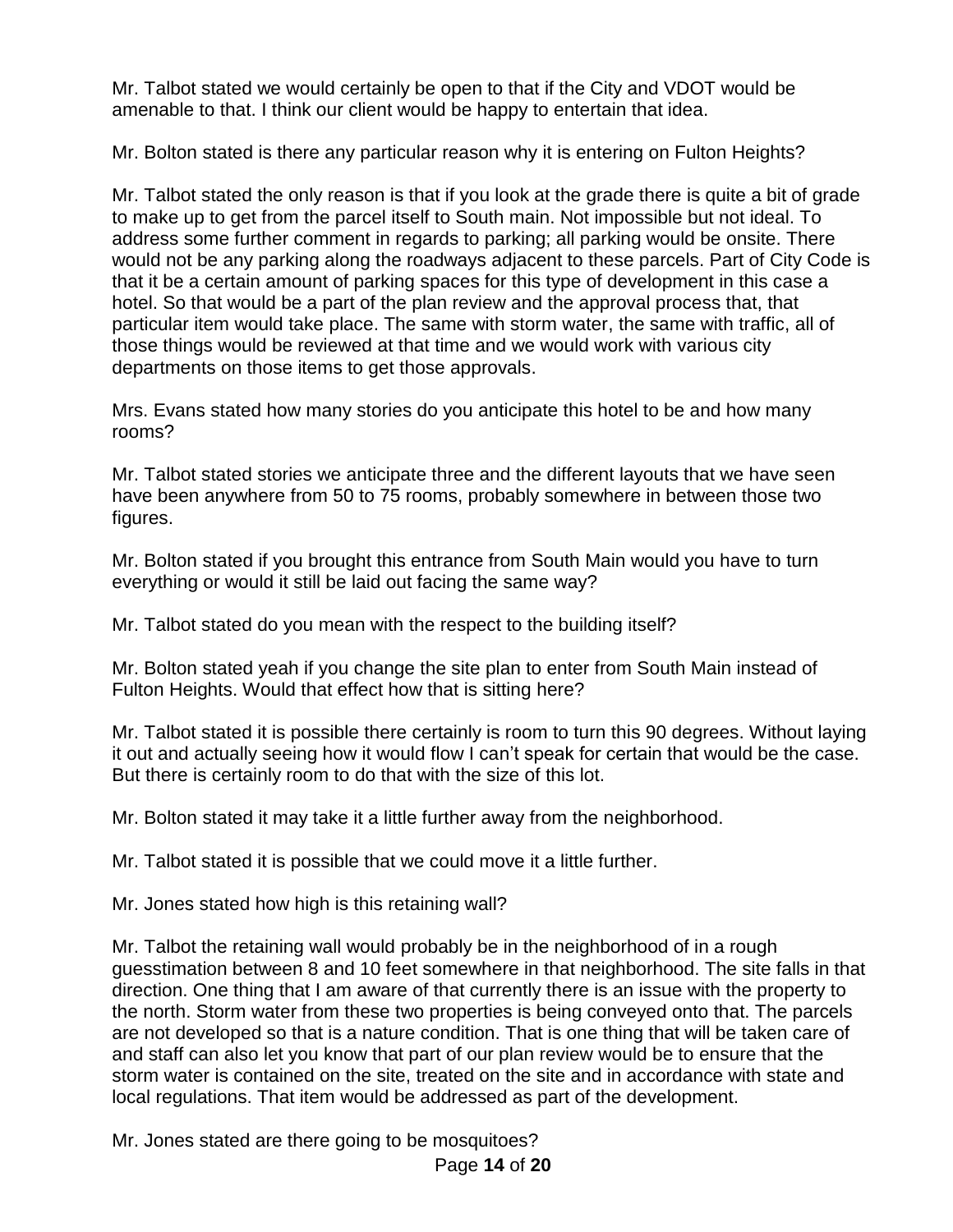Mr. Talbot stated we wouldn't have any type of storm water development that are out of the ordinary for other areas around the City. We have shown here storm water pond. We have not gone through any formal design at this time. There is possible that the pond would be dry it is possible that the pond would be an underground retention pond. We are unsure at this point but what we do know is that there is some type of storm water management that will be required to develop this parcel.

Mr. Wilson stated really what we have is a basic conceptual idea?

Mr. Talbot stated this is a preliminary lay out for the purposes of conveying an idea with what our client is looking to do. This is obviously not set in stone but as far as the hotel foot print this is very similar to what we would anticipate it would be.

Mr. Wilson stated one of the things that staff has recommended is that we table this basically seems like they are okay with it, it just wasn't enough information and things like that. Is there any reason why we couldn't just do that and give them time?

Mr. Talbot stated obviously, the decision is up to the Board it would just be a delay in the development for our client.

Mr. Bolton stated one of the speakers mentioned a narrow street, no curves and no gutters throughout that road would you see the developer making any improvements to the Fulton Heights road? Or do you see that staying as it is?

Mr. Talbot stated at this point I certainly can't promise that anything would happen but we would construct an entrance in accordance with state and local regulations. We would use standard commerce entrance details for those construction documents that are found on any other set of drawings that are reviewed and approved in the City.

Mr. Bolton stated staff, would you be requiring any kind of road improvements through there? I know with one we approved there were some road improvements that would ultimately have to be done.

Mr. Gillie stated probably, again getting it a 9 o'clock today I didn't have enough time to look it over. We have another business on the other side. Gateway Health was a low volume facility so they were able to do a commercial entrance off of that street even though it was a substandard street. With this coming in depending on whether the entrance is off of South Main or Fulton Heights then widening of the road may be necessary or an additional turn lane or something else might be necessary. These were the things we would have looked at if we would have had the plan before 9 am this morning. I assume that yes there will be some improvements necessary but at this point I just can't say.

Mr. Jones stated what do you anticipate this area up here being used for?

Mr. Talbot stated as far as future development?

Mr. Jones stated would there be something on it or would it just be grass?

Mr. Talbot stated it would as I mentioned there is quite a bit relief on this parcel as far as topography. So that would be an area we would need to use to bring everything to grade. At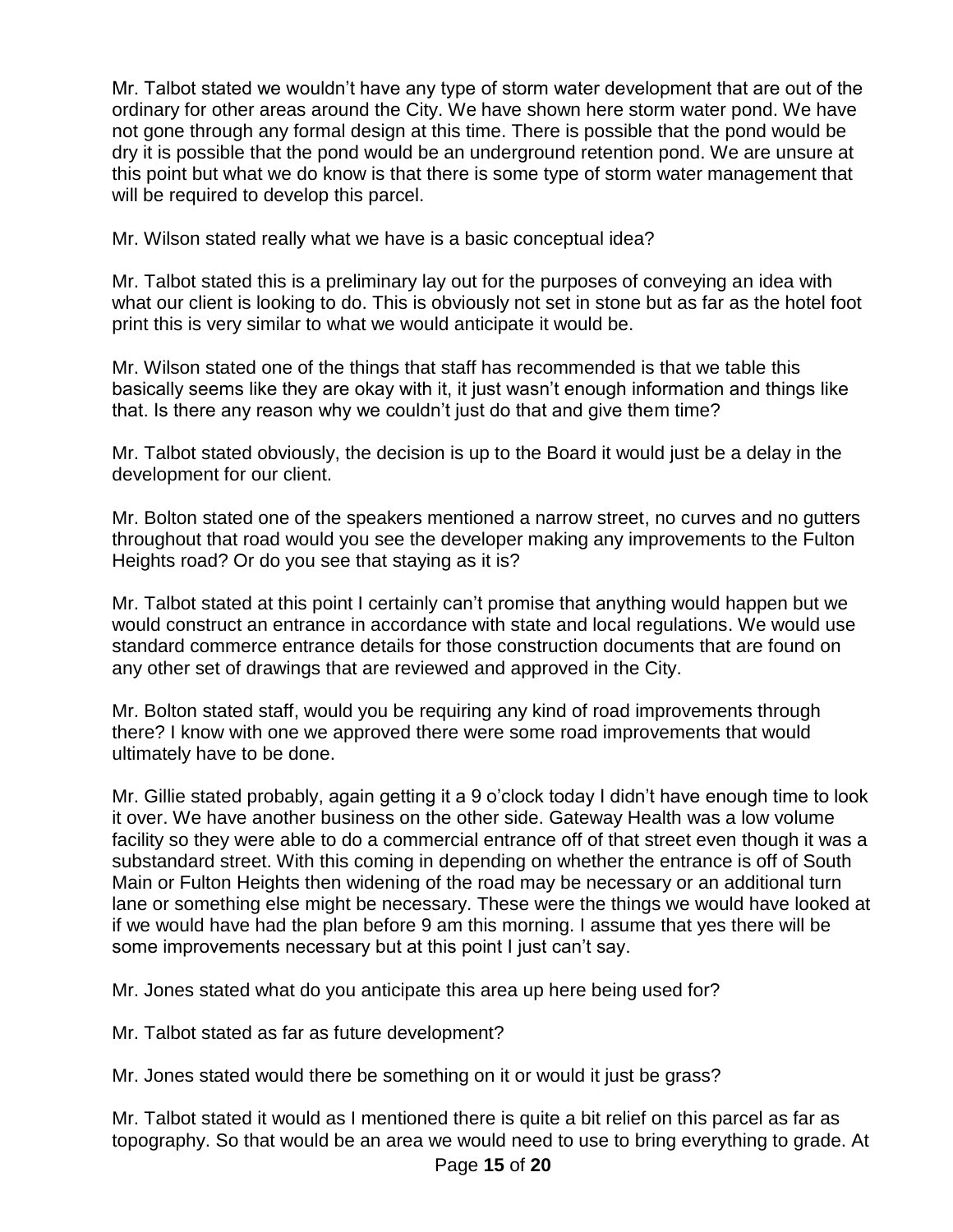this point there isn't any other develop for that part other than what has been put in the application.

Mr. Bolton stated after hearing some of the neighbors speak and some of their concerns could you possibly see some tweaks in this that would address those if you had time. You probably hadn't heard there concerns either now that you have, have you garner anything that you could take back and maybe work with this.

Mr. Talbot stated our intent is to always be a good neighbor. We would certainly work with staff and with recommendation to within reason do what we can do.

Mrs. Susan Stillwell stated I didn't come down here to talk about this but at least three or four times a week I drive from our loft to our farm on Park Spings road. I am very familiar with this area. Sometimes I got to Southwyck to shop for groceries from the Dollar General, the Southwyck shopping center, the residents who live in Southwyck, the Valero station, the Goodyear traffic, Lucky's and Clucks I have sat for 20 minutes when I have come off of the expressway trying to turn south on that road. Who is going to pay for the stop light? That is my question because you are going have to have one. I you don't believe me go out there when Goodyear is leaving hundreds and hundreds of cars are coming out of there.

Mrs. Chermillo stated our house is on the low point on Fulton Heights and a few years ago the City approached us and asked if they could run a sewer pipe through our property to hook up with the sewer line on Updike. We gave them permission to run the sewer pipe. They dug a hole they ran the pipe and it went through with no problems. What they didn't tell us was that they also put in a drainage pipe across the road where the water coming from the 86 direction and also the water coming from the homes on Updike it comes from both directions and meets at that low point in our road. They put a pipe under the road where there is a little ditch on both sides of the road that's what we have for the rain water to go to. When we have a heavy rain that water comes from both ways to go through that pipe the pipe is the width of the road. That water empties out on our property which makes that lot that we own and had plans for right now it has a river running through it every time we have rain. The property is totally useless. I ask the City if they could put a pipe there to run that water across all the way to Updike where there is a drain. They told us it was too expensive and they couldn't do it. So if they put something up at the corner with cement parking lot there is going to be more water running down that road. There are no pipes on either side of the road there is a ditch about this deep where they just dug out so the water runs down there and goes through our lot. Putting something up in that corner is going to produce a lot more water coming down. I have already lost a lot.

Mr. Wilson closed the Public Hearing.

Mr. Bolton stated for staff to address her concerns would the storm water retention pond solve any of that? I'm not sure exactly where the lot is would this help with that or do we not know?

Mr. Gillie stated we wouldn't know. I wouldn't want to make a promise that it would.

Mrs. Evans stated do you know whether it would anticipate a stop light?

Mr. Gillie stated I do not anticipate a stop light at the intersection of Fulton Heights and South Main Street not based on this. Now once we look at the number of units and others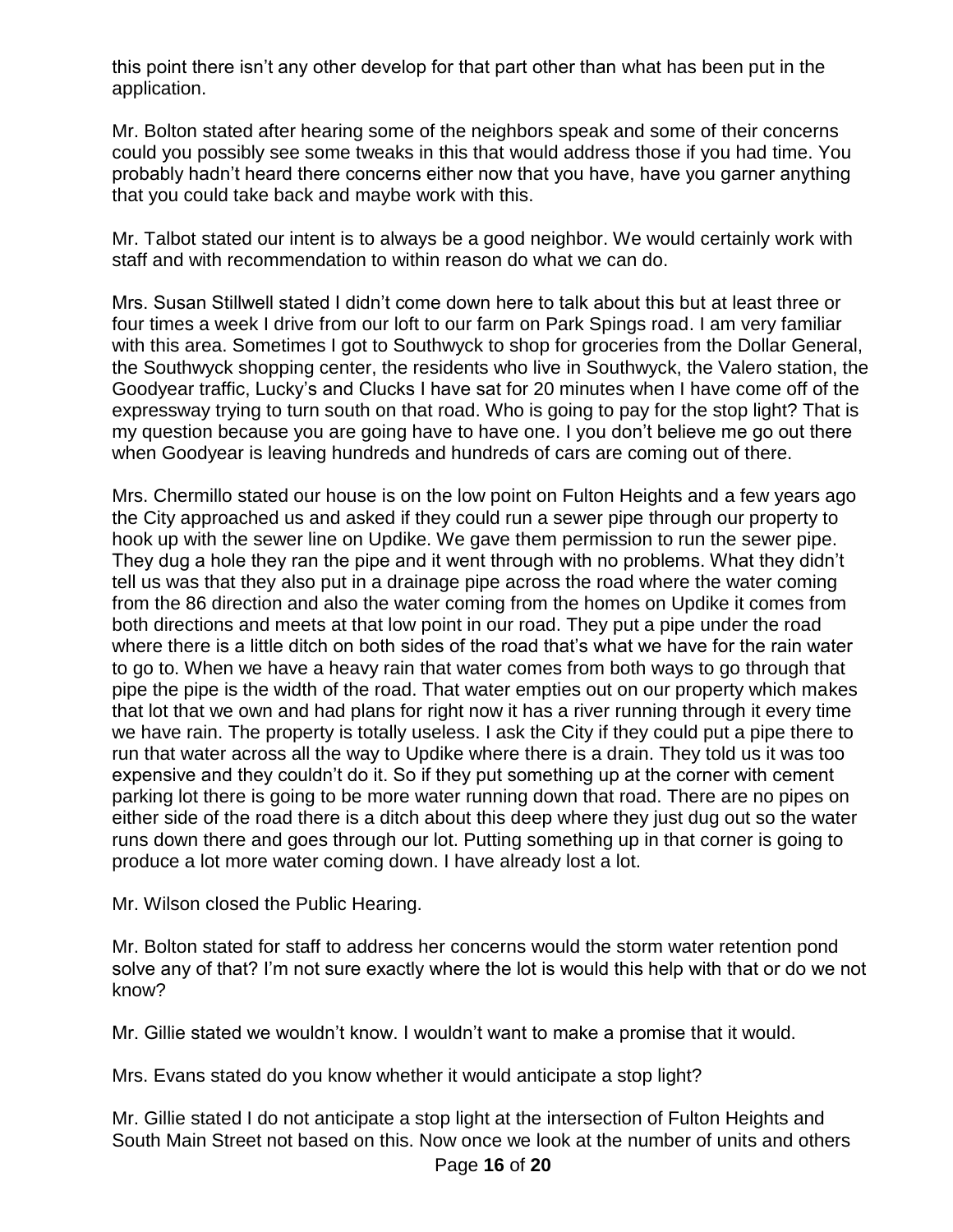we will see but I don't anticipate one. There may be additional work on South Main Street in the future but not at this intersection, no.

**Mr. Bolton made a motion to table PLRZ20160000174 until the next meeting. Mrs. Evans seconded the motion. The motion was approved by a 6-0-1 vote. (Mr. Scearce abstained from the vote)**

**Mr. Bolton made a motion to table PLRZ20160000176 until the next meeting. Mrs. Evans seconded the motion. The motion was approved by a 6-0-1 vote. (Mr. Scearce abstained from the vote)**

*5. Special Use Permit application PLSUP20160000173, filed by Two Crows LLC, requesting a Special Use Permit to operate a restaurant at 1009 Main Street, otherwise known as Grid 1720, Block 012, Parcel 000010 of the City of Danville Virginia Zoning District Map. The applicant is proposing to convert the building into a coffee house and wine bar.*

Ms. Levi read the staff report. 22 notices were sent to surrounding property owners within 300 feet of the subject property. Twelve responses were not opposed.

Mr. Scearce took the meeting back over as Chairman.

Mr. Scearce opened the Public Hearing.

Present on behalf of this request was Rick Barker. Mr. Barker stated I reside at 135 Holbrook Avenue in the Old West End where I have lived since 1987. Before you today you have an application for a Special Use Permit to convert this 1969 former Exxon station into a new food and beverage concept called Crema & Vine. Crema and Vine will be an early day coffee shop and a late day wine bar with the concentration on premium beverages. This concept was developed by my partner Steve Delgiorno and I was invited to this concept. I will tell you how we see the division of our responsibilities. I will concentrate on the physical property. I will be responsible for upgrading the building, designing the interior design as well as the outdoor dining patio space; as well as the parking and the grounds. In a moment you will meet Steve. He has a great career in the food industry, from the time he worked at his dad's Golden Corral in Danville all the way through Asia living there for a decade and working in the food business. I offer my long time residence of the Old West End as compared to Steve who is the Old West End's newest resident having just purchased a house on Main Street. So I live about 50 yards from the property in question. Steve will now live about 2 blocks from the corner of Main and Holbrook. At the urging of Corrie Teague about two months ago she asked us in advance to this project to meet with our neighbors. At Mr. Liepe's house on Main Street we announced our meeting and collected about 20 or 25 of our neighbors where we presented this concept to see if it was acceptable to the neighbors to see if there would be support or opposition. With the idea of that if the neighbors didn't think this was a good idea Steve and I hadn't gone far enough to where we could easily withdraw. That meeting had an impact on me. I thought that Steve had come up with a good idea with this coffee shop/wine bar concept. When I left the neighborhood meeting I was convinced that he had a great idea. The support that has be offered to each of us as well as monitoring some of the comments online is overwhelming. We think that this is a great concept for the neighborhood as well as the Main Street corridor connecting the River District with the Hospital and Averett University. So I think we have over a dozen of neighbors that are here today in support of this concept. We know that this has been a difficult site and that you have turned down two former requests for a Special Use Permit for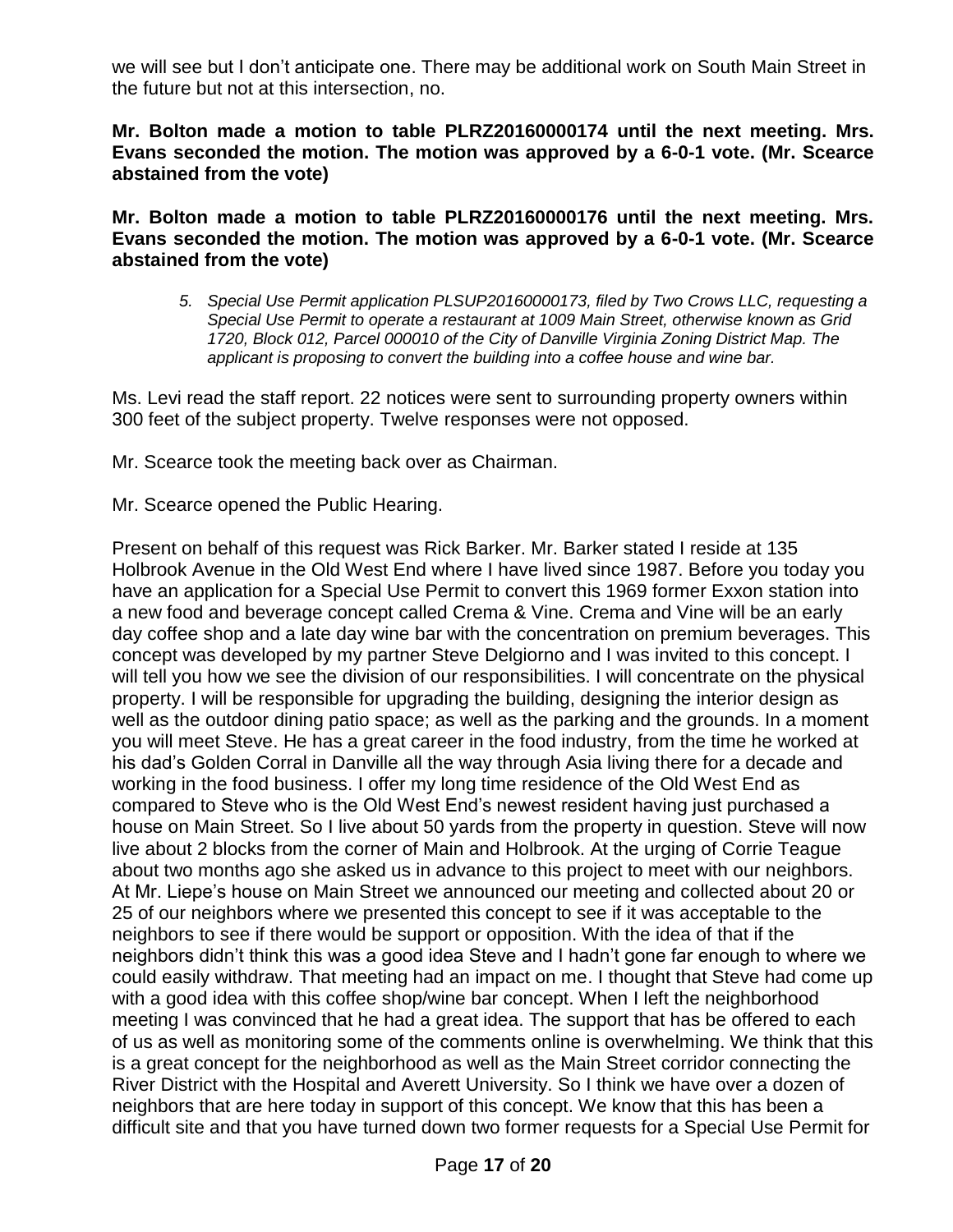this location. We understand that this long time commerce site in this center of a Historic neighborhood and beside a major landmark in the Danville Museum of Fine Arts and History is actually problematic to what some of the neighbors might want. It is Steve and I's intent to take this concept and integrate it into the neighborhood as beautifully as Midtown Supermarket. As neighbors we have the same concern as our fellow neighbors with the concerns that we saw raised at the last two applications. Among those being traffic, noise, loitering, littering, unreasonable hours of operation and we have taken all of that into consideration. Just as all of the neighbors consider Midtown to be and asset in the community they do not want to live without. It would be our goal to operate in such a way that in a year or two that Crema and Vine would be a food concept that the neighbors would not want to do without. That promote the walkability of the neighborhood where neighbors as far away as the West Main area could walk to or bike to. So that's our plan I hope you have enjoyed seeing the rendering and the parking lot layout which would hopefully answer some of your questions with that being said I would like for you to hear from my partner Steve.

Mr. Delgiorno stated I am here and I can help answer any questions you might have about what's inside the building, the concept and possibly the execution. Not everything is 100 percent decided right now to this point but the general business plan and operating plan is about 80 percent set in stone. One thing I wanted to add is there is a tremendous amount of research that you can find and I have it as well that shows that coffee shops that go into Historic neighbors actually increase the real estate value or those neighborhoods Regulated to the walkability factor plays in to how these neighborhoods increase in their value. People want to be able to just walk out the door and not only now can we go to a Midtown but down to a Coffee shop and Wine Bar which will make it even more attractive place to live in the OWE. I think that is why all of these excited people behind me are here today to speak possibly about this.

Mr. Scearce stated I applaud you for stepping up and taking the chance. I'm sure it will be successful with you all's track record. I think this is probably one of the few things that would be acceptable from what we have seen so far.

Mr. Dodson stated are you okay with the condition of hours of operation?

Mr. Delgiorno stated no I don't foresee us wanting to stay open until midnight on the weekend. We will be within those hours without a problem.

Mr. Barker stated another high quality presentation Rick. It's nice to see the pictures and the elevation and the layout on the plot. It makes our job so much easier.

Mr. Jones stated could we have the residents that are here backing you to stand up?

Ms. Melanie Vaughn at 235 West Main Street stated I think we are so fortunate to have men like Rick as a longtime supporter of Danville and everything he does and Steve now a new Danville resident is also supporting our City this is just awesome. We just need more of this. I think I can speak for all of us that we are just thrilled about this. I think this will be a boom to the museum and addition to the other locations that they mentioned. It's terrific that they are willing to do this.

Mr. Steve Wilson stated I would like to say a few words particularly because I have been here twice before about the uses of that property that were turned down. I don't remember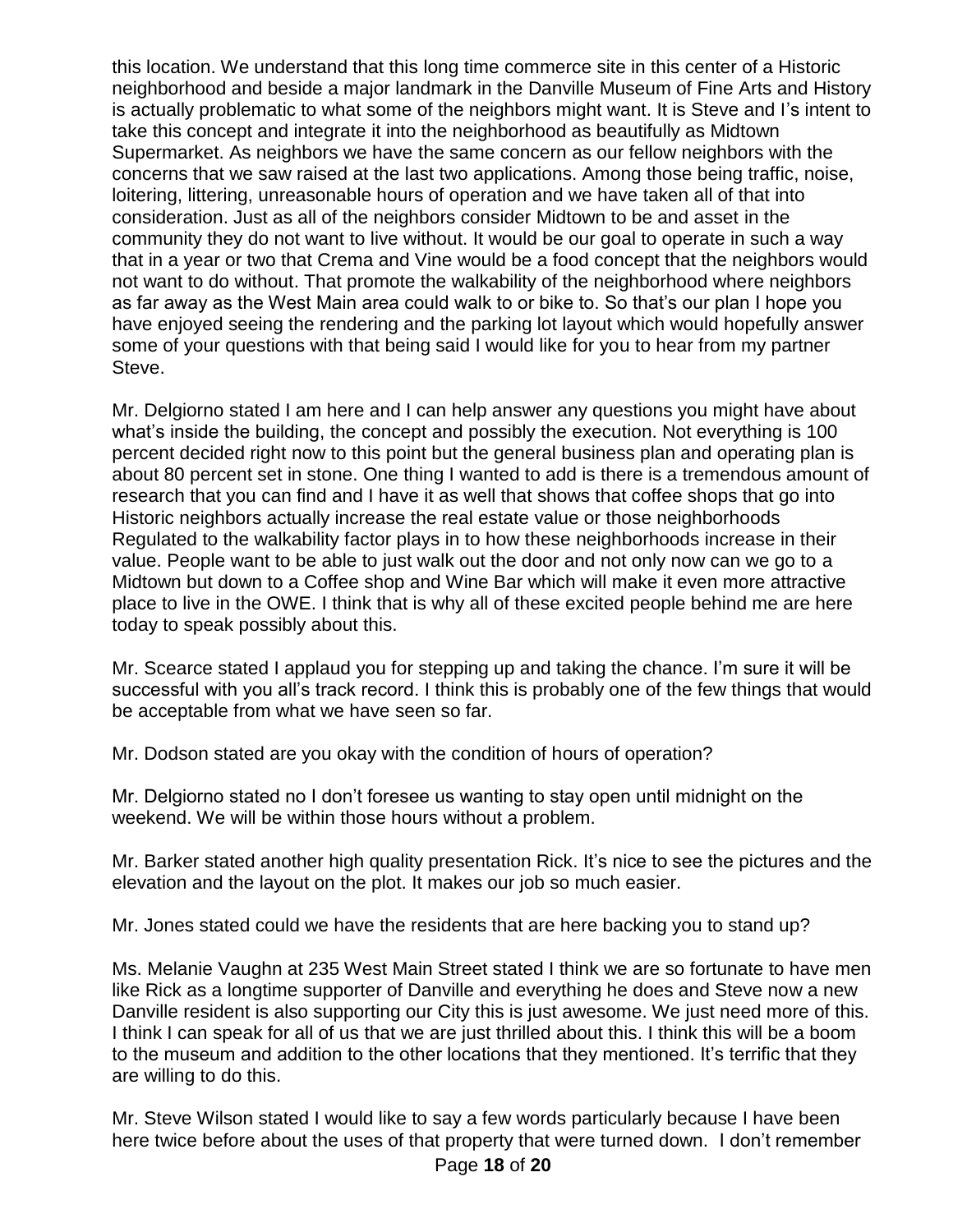the date of that specific Planning meeting but I remember presenting to City Council December 15<sup>th</sup> of last year 2015. Luckily you guys turned it down. We had Fran Bockman collect hundreds of signatures on a petition against the request. But we were thinking we need to come up with a plan of something before and so I passed out a one pager to City Council taken from the Charles Bookie report. I want to thank Paul Liepe for organizing meetings at this house. The two of us started something that is called Next Door which is an neighborhood organization that has about more than 500 members in 10 different neighborhoods in the City. The biggest one is Grove Park actually. We use this is try and get positive feedback and so a number of people said why are you having this meeting at 3? Do you have to be retired to come to this meeting? I promised I would pass on their comments. I have actually about 10 people that couldn't make it because they had to work. But everyone thinks that it is a wonderful idea the concept of this restaurant. It's more than just an important corner of the Historic District. I want to remind you of that map if you haven't seen it. It is the River District to Averett this is actually the core Main Street corridor of Danville. It is not just the fancy old houses and in fact the Museum and that building the Exxon station is really the epicenter of this part of Danville which is super important we are talking from downtown to Averett. Charles Bookie has pointed out we need to develop commercial businesses other than the Hospital in this area. We had one meeting at Paul Liepe's house and one at 616 that Steve organized this is a wonderful idea I haven't had any negative comments from anyone. We are looking forward to when this will open and hope we will meet you all at the restaurant.

Mrs. Beverly Richardson stated I would just like to say that in reference to what Steve was saying we didn't feel that we were against the former people we were just against the concept of a convenience store and all the issues that would come with that. I am very pleased that Rick and Steve are stake holders and that's what we really want. I came up here to say when you all are at your Planning meetings and you all are thinking about the progress in Danville these are the types of things that make progress in our neighborhood. I think we all want what is best for Danville. I think you can't say it enough we want people in Danville that believe in the OWE, Danville and the Downtown. You will have your critics the two gentlemen that are taking the risk I am greatly appreciate of it and I believe it will greatly help the OWE, the Westmoreland neighborhood organization and will carry us in the right direction. In the area of Five Forks there are situations over on Jefferson, Pine, Green and Chesnut Place don't forget about the development over there that's important we want this area developed. We don't want to leave anybody behind in the OWE. So if other businesses come to Danville and say where can we start a business send them over to the OWE.

Mr. Scearce closed the Public Hearing.

**Mr. Wilson made a motion to PLRZ20160000173 with the conditions per staff. Mr. Bolton seconded the motion. The motion was approved by a 7-0 vote.**

# **II. MINUTES**

**The June 13, 2016 minutes were approved by a unanimous vote.**

# **III. OTHER BUSINESS**

Mr. Gillie stated the items that you had in front of you last month the rezoning; the veterinary clinic and the code amendment were all approved by City Council. Anna will be going to the